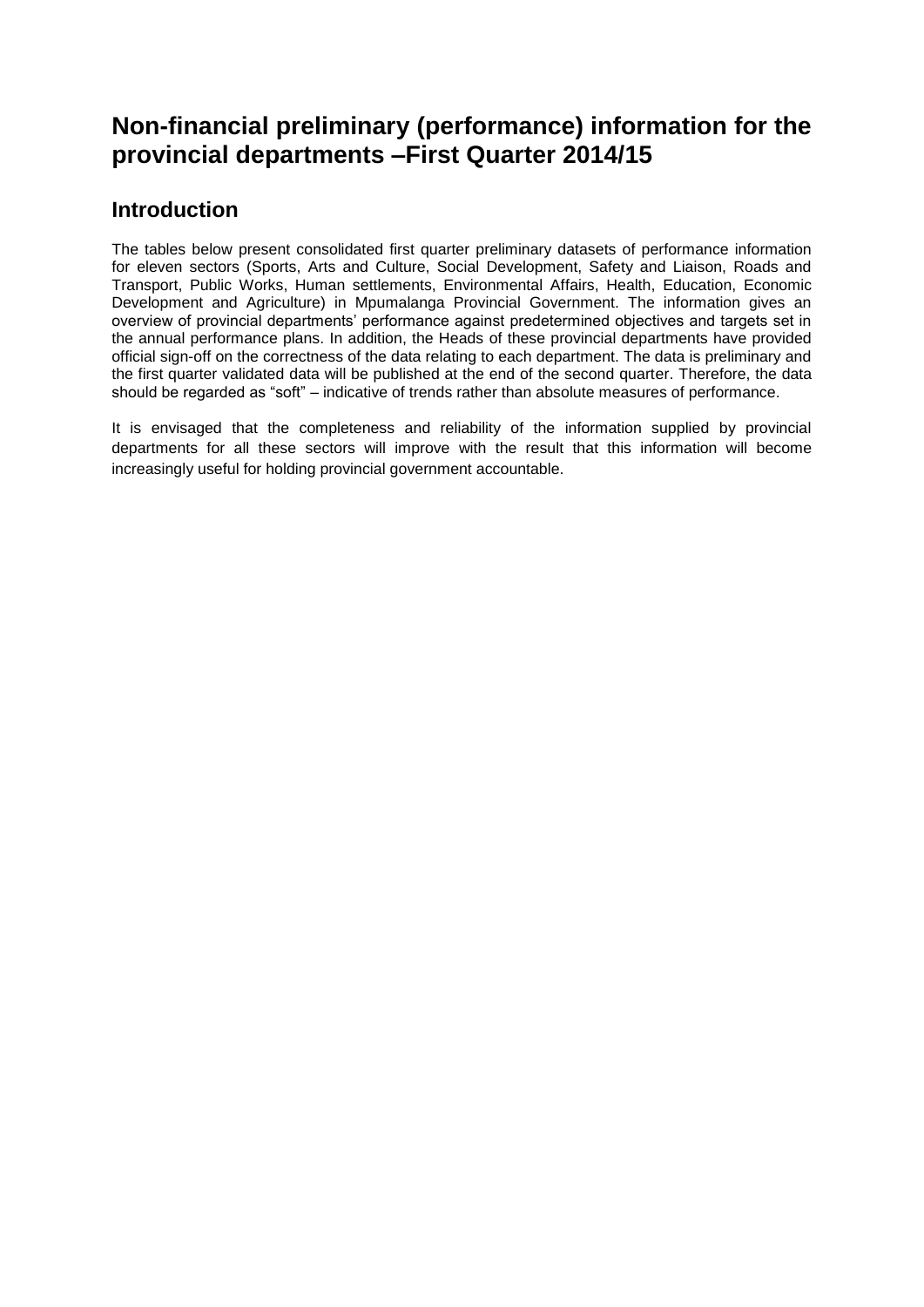#### **MPUMALANGA**

| Programme / Subprogramme / Performance Measures                                                                                                        | <b>Target for</b><br>2014/15 as per<br>Annual<br><b>Performance</b><br>Plan (APP) | <b>1st Quarter</b><br><b>Planned output</b><br>as per APP | <b>1st Quarter</b><br><b>Preliminary</b><br>output |
|--------------------------------------------------------------------------------------------------------------------------------------------------------|-----------------------------------------------------------------------------------|-----------------------------------------------------------|----------------------------------------------------|
| <b>QUARTERLY OUTPUTS</b>                                                                                                                               |                                                                                   |                                                           |                                                    |
| Programme 1: Administration                                                                                                                            |                                                                                   |                                                           |                                                    |
| Number of public schools that use the school administration management systems (electronic) to provide<br>data to the national learner tracking system | 1795                                                                              | 1795                                                      | 1795                                               |
| Number of visits to schools by a circuit manager                                                                                                       | 1795                                                                              | 1795                                                      | 1531                                               |
| <b>Programme 2: Public Ordinary School Education</b>                                                                                                   |                                                                                   |                                                           |                                                    |
| Number of non-educator staff employed in public ordinary schools                                                                                       | 5 2 4 0                                                                           | 5 2 3 0                                                   | 5 1 9 9                                            |
| Number of educators employed in public ordinary schools                                                                                                | 32 484                                                                            | 32 362                                                    | 32 3 25                                            |
| Number of learners with access to the National School Nutrition Programme (NSNP)                                                                       | 882 809                                                                           | 882 809                                                   | 882 809                                            |
| Number of learners eligible to benefit from scholar transport                                                                                          | <b>DPWRT</b>                                                                      | <b>DPWRT</b>                                              | <b>DPWRT</b>                                       |
| Programme 4: Public Special School Education                                                                                                           |                                                                                   |                                                           |                                                    |
| Number of educators employed in public special schools                                                                                                 | 362                                                                               | 356                                                       | 358                                                |
| Number of professional non-educator staff employed in public special schools                                                                           | 21                                                                                | 21                                                        | 21                                                 |
| <b>Programme 7: Early Childhood Development</b>                                                                                                        |                                                                                   |                                                           |                                                    |
| Number of Grade R practitioners employed in public ordinary schools per quarter                                                                        | 2 0 9 0                                                                           | 2065                                                      | 2068                                               |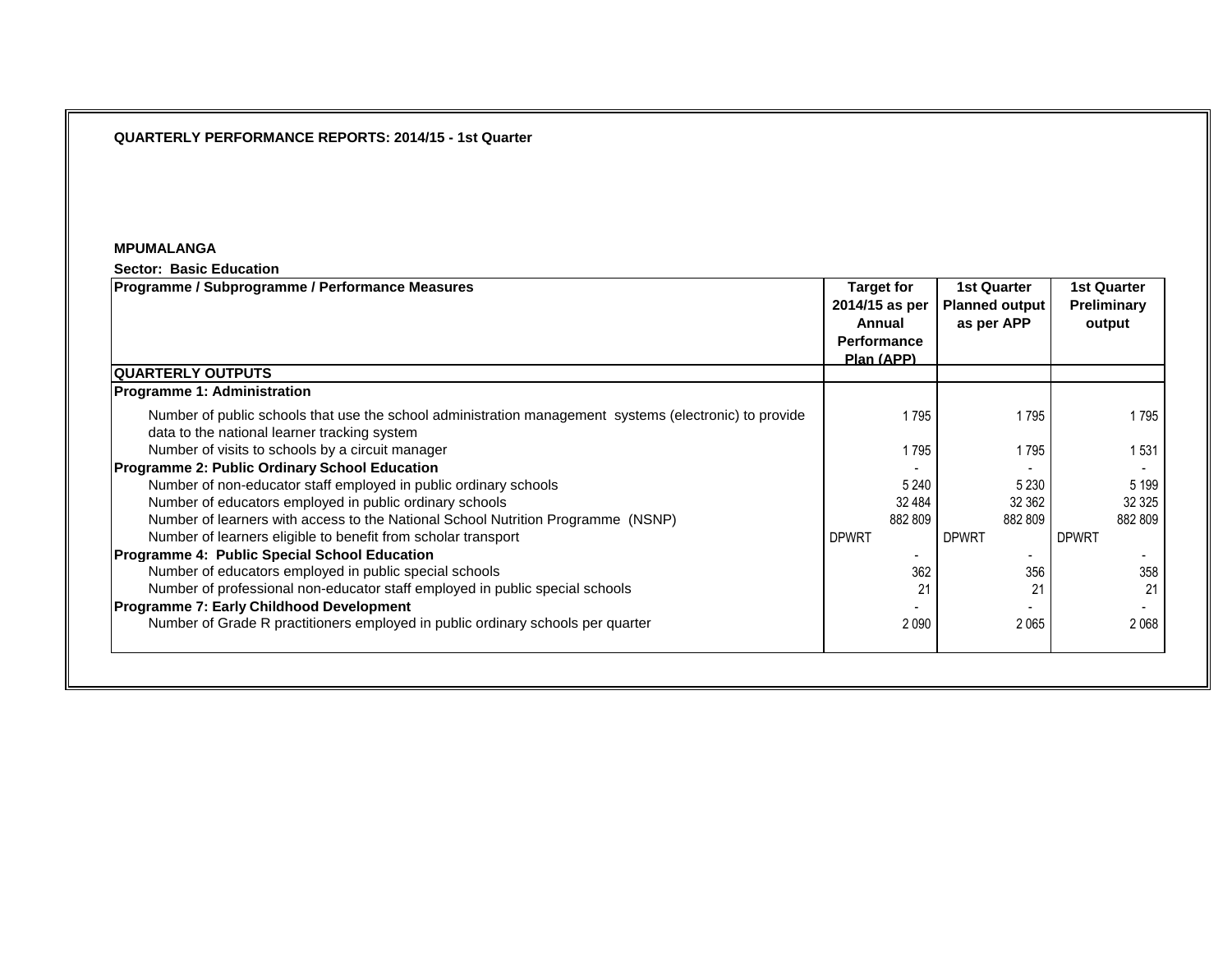| <b>QUARTERLY OUTPUTS</b><br>Programme 1: Administration<br>Proportion of health facilities connected to the internet<br>50.0%<br>0%<br>40.5%<br>Programme 2: District Health Services<br>0%<br>0%<br>PHC Utilisation rate<br>3.0<br>3.0<br>OHH registration visit coverage<br>0%<br>0%<br>90.0%<br>90.0%<br>PHC supervisor visit rate (fixed clinic/CHC/CDC)<br>Complaint resolution within 25 working days rate<br>78.0%<br>78.0%<br>84.1%<br>Number of fully fledged District Clinical specialist Teams appointed<br>$\overline{\phantom{a}}$<br>Number of fully-fledged Ward Based Outreach Teams appointed<br>10<br>44<br>School ISHP coverage<br>25.0%<br>25.0%<br>9.5%<br>School Grade 1 screening coverage<br>20.0%<br>20.0%<br>2.9%<br>School Grade 4 screening coverage<br>15.0%<br>15.0%<br>1.9%<br>School Grade 8 screening coverage<br>5.0%<br>5.0%<br>1.3%<br>Percentage of fixed facilities that have conducted gap assessments for compliance against the National Core<br>100.0%<br>100.0%<br>100.0%<br>Compliance Rate of PHC Facilities (of National Core Standards)<br>80.0%<br>80.0%<br>1.0%<br>0%<br>0%<br>0%<br>4.0 days<br>$40.0$ days<br>4.3 days<br>Average Length of Stay<br>75.0%<br>75.0%<br>Inpatient Bed Utilisation Rate<br>66.8%<br>Expenditure per patient day equivalent (PDE)<br>R 1 500<br>R 1 500<br>R 2 3 2 4<br>Complaint Resolution within 25 working days rate<br>70.0%<br>70.0%<br>100.0%<br>Mental health admission rate<br>75.0%<br>75.0%<br>0.7%<br>Percentage of Hospitals that have conducted gap assessments for compliance against the National Core Sta<br>100.0%<br>0%<br>100.0%<br>100.0%<br>Proportion of hospitals assessed as compliant with the Extreme Measures of National Core Standards<br>100.0%<br>0%<br>0%<br>0%<br>0%<br>309 071<br>Total clients remaining on ART (TROA) at end of the month<br>253 199<br>245 345<br>60 000<br>Number of Medical Male Circumcisions conducted<br>5 0 0 0<br>1 4 4 0<br>TB (new pulmonary) defaulter rate<br>$<6\%$<br>0%<br>4.3%<br>TB AFB sputum result turn-around time under 48 hours rate<br>95.0%<br>95.0%<br>62.8%<br>100.0%<br>TB new client treatment success rate<br>0%<br>56.1%<br>HIV testing coverage (15-49 Years - Annualised)<br>30.0%<br>30.0%<br>24.6%<br>TB (new pulmonary) cure rate<br>80.0%<br>0%<br>62.0%<br>TB MDR confirmed treatment initiation rate<br>90.0%<br>90.0%<br>99.7%<br>90.0%<br>90.0%<br>71.0%<br>Immunisation coverage under 1 year<br>Vitamin A coverage 12-59 months<br>50.0%<br>45.0%<br>29.5%<br>30.0%<br>22.0%<br>14.2%<br>Deworming 12-59 months coverage<br>Child under 2 years underweight for age incidence<br>15.5%<br>17.0%<br>1 142.1%<br>90.0%<br>90.0%<br>76.5%<br>Measles 1st dose under 1 year coverage<br>Pneumococcal Vaccine (PCV) 3rd Dose Coverage<br>90.0%<br>90.0%<br>76.0%<br>Rotavirus (RV) 2nd Dose Coverage<br>90.0%<br>90.0%<br>81.6%<br>70.0%<br>70.0%<br>58.5%<br>Cervical cancer screening coverage<br>HPV Vaccine Coverage amongst Grade 4 girls<br>80.0%<br>80.0%<br>0%<br>Antenatal 1st visits before 20 weeks rate<br>43.0%<br>43.0%<br>53.2%<br>Infant given NVP within 72 hours after birth uptake rate<br>100.0%<br>100.0%<br>99.5%<br>< 2%<br>Infant 1st PCR Test positive around 6 weeks rate<br>< 2%<br>2.3%<br>41.0%<br>0%<br>703.8%<br>Couple year protection rate<br>٠<br>Hypertension incidence<br>15.0%<br>15.0%<br>1 336.6%<br>15.0%<br>Diabetes incidence<br>15.0%<br>514.3%<br>Cataract surgery rate (Uninsured Population)<br>1 000.0<br>167.0<br>799.9<br>Programme 3: Emergency Medical Services<br>0%<br>0%<br>0%<br>EMS operational ambulance coverage<br>0%<br>0%<br>0.23<br>EMS P1 urban response under 15 minutes rate<br>85.0%<br>85.0%<br>67.4%<br>EMS P1 rural response under 40 minutes rate<br>75.0%<br>75.0%<br>64.8%<br>EMS P1 call response under 60 minutes rate<br>75.0%<br>75.0%<br>72.0%<br>Programme 4: Provincial Hospital Services<br>٠<br>٠<br>٠<br>ä,<br>4.7 days<br>4.7 days<br>5.4 days<br>Average Length of Stay<br>Inpatient Bed Utilisation Rate<br>75.0%<br>75.0%<br>82.5%<br>Expenditure per patient day equivalent (PDE)<br>R 2 3 3 2<br>R 2 000<br>R 2 9 2 0<br>Complaint Resolution within 25 working days rate<br>80.0%<br>80.0%<br>75.0%<br>Mental health admission rate<br>0%<br>80.0%<br>0%<br>Percentage of Hospitals that have conducted gap assessments for compliance against the National Core<br>0%<br>100.0%<br>100.0%<br>Proportion of hospitals assessed as compliant with the Extreme Measures of National Core Standards<br>0%<br>100.0%<br>100.0%<br>$\overline{\phantom{a}}$<br>Inpatient Bed Utilisation Rate<br>$0.5$ days<br>50.0%<br>Expenditure per patient day equivalent (PDE)<br>1 342.8%<br>170 000.0%<br>R 1 700<br>Complaint Resolution within 25 working days rate<br>80.0%<br>R0<br>R 1<br>Mental health admission rate<br>0%<br>80.0%<br>80.0%<br>Percentage of Hospitals that have conducted gap assessments for compliance against the National Core<br>0%<br>60.0%<br>60.0%<br>Proportion of hospitals assessed as compliant with the Extreme Measures of National Core Standards<br>0%<br>50.0%<br>50.0%<br>Programme 5: Central Hospital Services<br>0%<br>0%<br>0%<br>Average Length of Stay<br>6.4 days<br>5.3 days<br>5.3 days<br>Inpatient Bed Utilisation Rate<br>84.3%<br>75.0%<br>75.0%<br>Expenditure per patient day equivalent (PDE)<br>R 2696<br>R 2 867<br>R 2 367<br>Complaint Resolution within 25 working days rate<br>99.5%<br>80.0%<br>90.0%<br>Mental health admission rate<br>80.0%<br>0%<br>0%<br>Percentage of Hospitals that have conducted gap assessments for compliance against the National Core<br>100.0%<br>100.0%<br>100.0%<br>Proportion of hospitals assessed as compliant with the Extreme Measures of National Core Standards<br>100.0%<br>100.0%<br>100.0%<br>0<br>٠<br>Average Length of Stay<br>Inpatient Bed Utilisation Rate<br>0%<br>$0\%$<br>0%<br>Expenditure per patient day equivalent (PDE)<br>R0<br>R0<br>R0<br>Complaint Resolution within 25 working days rate<br>0%<br>0%<br>0%<br>Mental health admission rate<br>0%<br>0%<br>0%<br>Percentage of Hospitals that have conducted gap assessments for compliance against the National Core<br>0%<br>0%<br>0%<br>Proportion of hospitals assessed as compliant with the Extreme Measures of National Core Standards<br>0%<br>0%<br>0%<br>Programme 8: Health Facilities Management<br>Proportion of Programme 8 budget spent on maintenance (preventative and scheduled)<br>0%<br>25.0%<br>25.0%<br>Number of districts spending more than 90% of maintenance budget<br>3<br>3 | Sector: Health | <b>Target for</b><br>2014/15 as per<br>Annual<br>Performance<br>Plan (APP) | 1st Quarter<br><b>Planned output</b><br>as per APP | 1st Quarter<br>Preliminary<br>output |
|----------------------------------------------------------------------------------------------------------------------------------------------------------------------------------------------------------------------------------------------------------------------------------------------------------------------------------------------------------------------------------------------------------------------------------------------------------------------------------------------------------------------------------------------------------------------------------------------------------------------------------------------------------------------------------------------------------------------------------------------------------------------------------------------------------------------------------------------------------------------------------------------------------------------------------------------------------------------------------------------------------------------------------------------------------------------------------------------------------------------------------------------------------------------------------------------------------------------------------------------------------------------------------------------------------------------------------------------------------------------------------------------------------------------------------------------------------------------------------------------------------------------------------------------------------------------------------------------------------------------------------------------------------------------------------------------------------------------------------------------------------------------------------------------------------------------------------------------------------------------------------------------------------------------------------------------------------------------------------------------------------------------------------------------------------------------------------------------------------------------------------------------------------------------------------------------------------------------------------------------------------------------------------------------------------------------------------------------------------------------------------------------------------------------------------------------------------------------------------------------------------------------------------------------------------------------------------------------------------------------------------------------------------------------------------------------------------------------------------------------------------------------------------------------------------------------------------------------------------------------------------------------------------------------------------------------------------------------------------------------------------------------------------------------------------------------------------------------------------------------------------------------------------------------------------------------------------------------------------------------------------------------------------------------------------------------------------------------------------------------------------------------------------------------------------------------------------------------------------------------------------------------------------------------------------------------------------------------------------------------------------------------------------------------------------------------------------------------------------------------------------------------------------------------------------------------------------------------------------------------------------------------------------------------------------------------------------------------------------------------------------------------------------------------------------------------------------------------------------------------------------------------------------------------------------------------------------------------------------------------------------------------------------------------------------------------------------------------------------------------------------------------------------------------------------------------------------------------------------------------------------------------------------------------------------------------------------------------------------------------------------------------------------------------------------------------------------------------------------------------------------------------------------------------------------------------------------------------------------------------------------------------------------------------------------------------------------------------------------------------------------------------------------------------------------------------------------------------------------------------------------------------------------------------------------------------------------------------------------------------------------------------------------------------------------------------------------------------------------------------------------------------------------------------------------------------------------------------------------------------------------------------------------------------------------------------------------------------------------------------------------------------------------------------------------------------------------------------------------------------------------------------------------------------------------------------------------------------------------------------------------------------------------------------------------------------------------------------------------------------------------------------------------------------------------------------------------------------------------------------------------------------------------------------------------------------------------------------------------------------------------------------------------------------------------------------------------------------------------------------------------------------------------------------------------------------------------------------------------------------------------------------------------------------------------------------------------------------------------------------------------------------|----------------|----------------------------------------------------------------------------|----------------------------------------------------|--------------------------------------|
|                                                                                                                                                                                                                                                                                                                                                                                                                                                                                                                                                                                                                                                                                                                                                                                                                                                                                                                                                                                                                                                                                                                                                                                                                                                                                                                                                                                                                                                                                                                                                                                                                                                                                                                                                                                                                                                                                                                                                                                                                                                                                                                                                                                                                                                                                                                                                                                                                                                                                                                                                                                                                                                                                                                                                                                                                                                                                                                                                                                                                                                                                                                                                                                                                                                                                                                                                                                                                                                                                                                                                                                                                                                                                                                                                                                                                                                                                                                                                                                                                                                                                                                                                                                                                                                                                                                                                                                                                                                                                                                                                                                                                                                                                                                                                                                                                                                                                                                                                                                                                                                                                                                                                                                                                                                                                                                                                                                                                                                                                                                                                                                                                                                                                                                                                                                                                                                                                                                                                                                                                                                                                                                                                                                                                                                                                                                                                                                                                                                                                                                                                                                                                                              |                |                                                                            |                                                    |                                      |
|                                                                                                                                                                                                                                                                                                                                                                                                                                                                                                                                                                                                                                                                                                                                                                                                                                                                                                                                                                                                                                                                                                                                                                                                                                                                                                                                                                                                                                                                                                                                                                                                                                                                                                                                                                                                                                                                                                                                                                                                                                                                                                                                                                                                                                                                                                                                                                                                                                                                                                                                                                                                                                                                                                                                                                                                                                                                                                                                                                                                                                                                                                                                                                                                                                                                                                                                                                                                                                                                                                                                                                                                                                                                                                                                                                                                                                                                                                                                                                                                                                                                                                                                                                                                                                                                                                                                                                                                                                                                                                                                                                                                                                                                                                                                                                                                                                                                                                                                                                                                                                                                                                                                                                                                                                                                                                                                                                                                                                                                                                                                                                                                                                                                                                                                                                                                                                                                                                                                                                                                                                                                                                                                                                                                                                                                                                                                                                                                                                                                                                                                                                                                                                              |                |                                                                            |                                                    |                                      |
|                                                                                                                                                                                                                                                                                                                                                                                                                                                                                                                                                                                                                                                                                                                                                                                                                                                                                                                                                                                                                                                                                                                                                                                                                                                                                                                                                                                                                                                                                                                                                                                                                                                                                                                                                                                                                                                                                                                                                                                                                                                                                                                                                                                                                                                                                                                                                                                                                                                                                                                                                                                                                                                                                                                                                                                                                                                                                                                                                                                                                                                                                                                                                                                                                                                                                                                                                                                                                                                                                                                                                                                                                                                                                                                                                                                                                                                                                                                                                                                                                                                                                                                                                                                                                                                                                                                                                                                                                                                                                                                                                                                                                                                                                                                                                                                                                                                                                                                                                                                                                                                                                                                                                                                                                                                                                                                                                                                                                                                                                                                                                                                                                                                                                                                                                                                                                                                                                                                                                                                                                                                                                                                                                                                                                                                                                                                                                                                                                                                                                                                                                                                                                                              |                |                                                                            |                                                    | 0%                                   |
|                                                                                                                                                                                                                                                                                                                                                                                                                                                                                                                                                                                                                                                                                                                                                                                                                                                                                                                                                                                                                                                                                                                                                                                                                                                                                                                                                                                                                                                                                                                                                                                                                                                                                                                                                                                                                                                                                                                                                                                                                                                                                                                                                                                                                                                                                                                                                                                                                                                                                                                                                                                                                                                                                                                                                                                                                                                                                                                                                                                                                                                                                                                                                                                                                                                                                                                                                                                                                                                                                                                                                                                                                                                                                                                                                                                                                                                                                                                                                                                                                                                                                                                                                                                                                                                                                                                                                                                                                                                                                                                                                                                                                                                                                                                                                                                                                                                                                                                                                                                                                                                                                                                                                                                                                                                                                                                                                                                                                                                                                                                                                                                                                                                                                                                                                                                                                                                                                                                                                                                                                                                                                                                                                                                                                                                                                                                                                                                                                                                                                                                                                                                                                                              |                |                                                                            |                                                    | 2.2                                  |
|                                                                                                                                                                                                                                                                                                                                                                                                                                                                                                                                                                                                                                                                                                                                                                                                                                                                                                                                                                                                                                                                                                                                                                                                                                                                                                                                                                                                                                                                                                                                                                                                                                                                                                                                                                                                                                                                                                                                                                                                                                                                                                                                                                                                                                                                                                                                                                                                                                                                                                                                                                                                                                                                                                                                                                                                                                                                                                                                                                                                                                                                                                                                                                                                                                                                                                                                                                                                                                                                                                                                                                                                                                                                                                                                                                                                                                                                                                                                                                                                                                                                                                                                                                                                                                                                                                                                                                                                                                                                                                                                                                                                                                                                                                                                                                                                                                                                                                                                                                                                                                                                                                                                                                                                                                                                                                                                                                                                                                                                                                                                                                                                                                                                                                                                                                                                                                                                                                                                                                                                                                                                                                                                                                                                                                                                                                                                                                                                                                                                                                                                                                                                                                              |                |                                                                            |                                                    | 6.9%                                 |
|                                                                                                                                                                                                                                                                                                                                                                                                                                                                                                                                                                                                                                                                                                                                                                                                                                                                                                                                                                                                                                                                                                                                                                                                                                                                                                                                                                                                                                                                                                                                                                                                                                                                                                                                                                                                                                                                                                                                                                                                                                                                                                                                                                                                                                                                                                                                                                                                                                                                                                                                                                                                                                                                                                                                                                                                                                                                                                                                                                                                                                                                                                                                                                                                                                                                                                                                                                                                                                                                                                                                                                                                                                                                                                                                                                                                                                                                                                                                                                                                                                                                                                                                                                                                                                                                                                                                                                                                                                                                                                                                                                                                                                                                                                                                                                                                                                                                                                                                                                                                                                                                                                                                                                                                                                                                                                                                                                                                                                                                                                                                                                                                                                                                                                                                                                                                                                                                                                                                                                                                                                                                                                                                                                                                                                                                                                                                                                                                                                                                                                                                                                                                                                              |                |                                                                            |                                                    | 41.0%                                |
|                                                                                                                                                                                                                                                                                                                                                                                                                                                                                                                                                                                                                                                                                                                                                                                                                                                                                                                                                                                                                                                                                                                                                                                                                                                                                                                                                                                                                                                                                                                                                                                                                                                                                                                                                                                                                                                                                                                                                                                                                                                                                                                                                                                                                                                                                                                                                                                                                                                                                                                                                                                                                                                                                                                                                                                                                                                                                                                                                                                                                                                                                                                                                                                                                                                                                                                                                                                                                                                                                                                                                                                                                                                                                                                                                                                                                                                                                                                                                                                                                                                                                                                                                                                                                                                                                                                                                                                                                                                                                                                                                                                                                                                                                                                                                                                                                                                                                                                                                                                                                                                                                                                                                                                                                                                                                                                                                                                                                                                                                                                                                                                                                                                                                                                                                                                                                                                                                                                                                                                                                                                                                                                                                                                                                                                                                                                                                                                                                                                                                                                                                                                                                                              |                |                                                                            |                                                    |                                      |
|                                                                                                                                                                                                                                                                                                                                                                                                                                                                                                                                                                                                                                                                                                                                                                                                                                                                                                                                                                                                                                                                                                                                                                                                                                                                                                                                                                                                                                                                                                                                                                                                                                                                                                                                                                                                                                                                                                                                                                                                                                                                                                                                                                                                                                                                                                                                                                                                                                                                                                                                                                                                                                                                                                                                                                                                                                                                                                                                                                                                                                                                                                                                                                                                                                                                                                                                                                                                                                                                                                                                                                                                                                                                                                                                                                                                                                                                                                                                                                                                                                                                                                                                                                                                                                                                                                                                                                                                                                                                                                                                                                                                                                                                                                                                                                                                                                                                                                                                                                                                                                                                                                                                                                                                                                                                                                                                                                                                                                                                                                                                                                                                                                                                                                                                                                                                                                                                                                                                                                                                                                                                                                                                                                                                                                                                                                                                                                                                                                                                                                                                                                                                                                              |                |                                                                            |                                                    | -1                                   |
|                                                                                                                                                                                                                                                                                                                                                                                                                                                                                                                                                                                                                                                                                                                                                                                                                                                                                                                                                                                                                                                                                                                                                                                                                                                                                                                                                                                                                                                                                                                                                                                                                                                                                                                                                                                                                                                                                                                                                                                                                                                                                                                                                                                                                                                                                                                                                                                                                                                                                                                                                                                                                                                                                                                                                                                                                                                                                                                                                                                                                                                                                                                                                                                                                                                                                                                                                                                                                                                                                                                                                                                                                                                                                                                                                                                                                                                                                                                                                                                                                                                                                                                                                                                                                                                                                                                                                                                                                                                                                                                                                                                                                                                                                                                                                                                                                                                                                                                                                                                                                                                                                                                                                                                                                                                                                                                                                                                                                                                                                                                                                                                                                                                                                                                                                                                                                                                                                                                                                                                                                                                                                                                                                                                                                                                                                                                                                                                                                                                                                                                                                                                                                                              |                |                                                                            |                                                    |                                      |
|                                                                                                                                                                                                                                                                                                                                                                                                                                                                                                                                                                                                                                                                                                                                                                                                                                                                                                                                                                                                                                                                                                                                                                                                                                                                                                                                                                                                                                                                                                                                                                                                                                                                                                                                                                                                                                                                                                                                                                                                                                                                                                                                                                                                                                                                                                                                                                                                                                                                                                                                                                                                                                                                                                                                                                                                                                                                                                                                                                                                                                                                                                                                                                                                                                                                                                                                                                                                                                                                                                                                                                                                                                                                                                                                                                                                                                                                                                                                                                                                                                                                                                                                                                                                                                                                                                                                                                                                                                                                                                                                                                                                                                                                                                                                                                                                                                                                                                                                                                                                                                                                                                                                                                                                                                                                                                                                                                                                                                                                                                                                                                                                                                                                                                                                                                                                                                                                                                                                                                                                                                                                                                                                                                                                                                                                                                                                                                                                                                                                                                                                                                                                                                              |                |                                                                            |                                                    |                                      |
|                                                                                                                                                                                                                                                                                                                                                                                                                                                                                                                                                                                                                                                                                                                                                                                                                                                                                                                                                                                                                                                                                                                                                                                                                                                                                                                                                                                                                                                                                                                                                                                                                                                                                                                                                                                                                                                                                                                                                                                                                                                                                                                                                                                                                                                                                                                                                                                                                                                                                                                                                                                                                                                                                                                                                                                                                                                                                                                                                                                                                                                                                                                                                                                                                                                                                                                                                                                                                                                                                                                                                                                                                                                                                                                                                                                                                                                                                                                                                                                                                                                                                                                                                                                                                                                                                                                                                                                                                                                                                                                                                                                                                                                                                                                                                                                                                                                                                                                                                                                                                                                                                                                                                                                                                                                                                                                                                                                                                                                                                                                                                                                                                                                                                                                                                                                                                                                                                                                                                                                                                                                                                                                                                                                                                                                                                                                                                                                                                                                                                                                                                                                                                                              |                |                                                                            |                                                    |                                      |
|                                                                                                                                                                                                                                                                                                                                                                                                                                                                                                                                                                                                                                                                                                                                                                                                                                                                                                                                                                                                                                                                                                                                                                                                                                                                                                                                                                                                                                                                                                                                                                                                                                                                                                                                                                                                                                                                                                                                                                                                                                                                                                                                                                                                                                                                                                                                                                                                                                                                                                                                                                                                                                                                                                                                                                                                                                                                                                                                                                                                                                                                                                                                                                                                                                                                                                                                                                                                                                                                                                                                                                                                                                                                                                                                                                                                                                                                                                                                                                                                                                                                                                                                                                                                                                                                                                                                                                                                                                                                                                                                                                                                                                                                                                                                                                                                                                                                                                                                                                                                                                                                                                                                                                                                                                                                                                                                                                                                                                                                                                                                                                                                                                                                                                                                                                                                                                                                                                                                                                                                                                                                                                                                                                                                                                                                                                                                                                                                                                                                                                                                                                                                                                              |                |                                                                            |                                                    |                                      |
|                                                                                                                                                                                                                                                                                                                                                                                                                                                                                                                                                                                                                                                                                                                                                                                                                                                                                                                                                                                                                                                                                                                                                                                                                                                                                                                                                                                                                                                                                                                                                                                                                                                                                                                                                                                                                                                                                                                                                                                                                                                                                                                                                                                                                                                                                                                                                                                                                                                                                                                                                                                                                                                                                                                                                                                                                                                                                                                                                                                                                                                                                                                                                                                                                                                                                                                                                                                                                                                                                                                                                                                                                                                                                                                                                                                                                                                                                                                                                                                                                                                                                                                                                                                                                                                                                                                                                                                                                                                                                                                                                                                                                                                                                                                                                                                                                                                                                                                                                                                                                                                                                                                                                                                                                                                                                                                                                                                                                                                                                                                                                                                                                                                                                                                                                                                                                                                                                                                                                                                                                                                                                                                                                                                                                                                                                                                                                                                                                                                                                                                                                                                                                                              |                |                                                                            |                                                    |                                      |
|                                                                                                                                                                                                                                                                                                                                                                                                                                                                                                                                                                                                                                                                                                                                                                                                                                                                                                                                                                                                                                                                                                                                                                                                                                                                                                                                                                                                                                                                                                                                                                                                                                                                                                                                                                                                                                                                                                                                                                                                                                                                                                                                                                                                                                                                                                                                                                                                                                                                                                                                                                                                                                                                                                                                                                                                                                                                                                                                                                                                                                                                                                                                                                                                                                                                                                                                                                                                                                                                                                                                                                                                                                                                                                                                                                                                                                                                                                                                                                                                                                                                                                                                                                                                                                                                                                                                                                                                                                                                                                                                                                                                                                                                                                                                                                                                                                                                                                                                                                                                                                                                                                                                                                                                                                                                                                                                                                                                                                                                                                                                                                                                                                                                                                                                                                                                                                                                                                                                                                                                                                                                                                                                                                                                                                                                                                                                                                                                                                                                                                                                                                                                                                              |                |                                                                            |                                                    |                                      |
|                                                                                                                                                                                                                                                                                                                                                                                                                                                                                                                                                                                                                                                                                                                                                                                                                                                                                                                                                                                                                                                                                                                                                                                                                                                                                                                                                                                                                                                                                                                                                                                                                                                                                                                                                                                                                                                                                                                                                                                                                                                                                                                                                                                                                                                                                                                                                                                                                                                                                                                                                                                                                                                                                                                                                                                                                                                                                                                                                                                                                                                                                                                                                                                                                                                                                                                                                                                                                                                                                                                                                                                                                                                                                                                                                                                                                                                                                                                                                                                                                                                                                                                                                                                                                                                                                                                                                                                                                                                                                                                                                                                                                                                                                                                                                                                                                                                                                                                                                                                                                                                                                                                                                                                                                                                                                                                                                                                                                                                                                                                                                                                                                                                                                                                                                                                                                                                                                                                                                                                                                                                                                                                                                                                                                                                                                                                                                                                                                                                                                                                                                                                                                                              |                |                                                                            |                                                    |                                      |
|                                                                                                                                                                                                                                                                                                                                                                                                                                                                                                                                                                                                                                                                                                                                                                                                                                                                                                                                                                                                                                                                                                                                                                                                                                                                                                                                                                                                                                                                                                                                                                                                                                                                                                                                                                                                                                                                                                                                                                                                                                                                                                                                                                                                                                                                                                                                                                                                                                                                                                                                                                                                                                                                                                                                                                                                                                                                                                                                                                                                                                                                                                                                                                                                                                                                                                                                                                                                                                                                                                                                                                                                                                                                                                                                                                                                                                                                                                                                                                                                                                                                                                                                                                                                                                                                                                                                                                                                                                                                                                                                                                                                                                                                                                                                                                                                                                                                                                                                                                                                                                                                                                                                                                                                                                                                                                                                                                                                                                                                                                                                                                                                                                                                                                                                                                                                                                                                                                                                                                                                                                                                                                                                                                                                                                                                                                                                                                                                                                                                                                                                                                                                                                              |                |                                                                            |                                                    |                                      |
|                                                                                                                                                                                                                                                                                                                                                                                                                                                                                                                                                                                                                                                                                                                                                                                                                                                                                                                                                                                                                                                                                                                                                                                                                                                                                                                                                                                                                                                                                                                                                                                                                                                                                                                                                                                                                                                                                                                                                                                                                                                                                                                                                                                                                                                                                                                                                                                                                                                                                                                                                                                                                                                                                                                                                                                                                                                                                                                                                                                                                                                                                                                                                                                                                                                                                                                                                                                                                                                                                                                                                                                                                                                                                                                                                                                                                                                                                                                                                                                                                                                                                                                                                                                                                                                                                                                                                                                                                                                                                                                                                                                                                                                                                                                                                                                                                                                                                                                                                                                                                                                                                                                                                                                                                                                                                                                                                                                                                                                                                                                                                                                                                                                                                                                                                                                                                                                                                                                                                                                                                                                                                                                                                                                                                                                                                                                                                                                                                                                                                                                                                                                                                                              |                |                                                                            |                                                    |                                      |
|                                                                                                                                                                                                                                                                                                                                                                                                                                                                                                                                                                                                                                                                                                                                                                                                                                                                                                                                                                                                                                                                                                                                                                                                                                                                                                                                                                                                                                                                                                                                                                                                                                                                                                                                                                                                                                                                                                                                                                                                                                                                                                                                                                                                                                                                                                                                                                                                                                                                                                                                                                                                                                                                                                                                                                                                                                                                                                                                                                                                                                                                                                                                                                                                                                                                                                                                                                                                                                                                                                                                                                                                                                                                                                                                                                                                                                                                                                                                                                                                                                                                                                                                                                                                                                                                                                                                                                                                                                                                                                                                                                                                                                                                                                                                                                                                                                                                                                                                                                                                                                                                                                                                                                                                                                                                                                                                                                                                                                                                                                                                                                                                                                                                                                                                                                                                                                                                                                                                                                                                                                                                                                                                                                                                                                                                                                                                                                                                                                                                                                                                                                                                                                              |                |                                                                            |                                                    |                                      |
|                                                                                                                                                                                                                                                                                                                                                                                                                                                                                                                                                                                                                                                                                                                                                                                                                                                                                                                                                                                                                                                                                                                                                                                                                                                                                                                                                                                                                                                                                                                                                                                                                                                                                                                                                                                                                                                                                                                                                                                                                                                                                                                                                                                                                                                                                                                                                                                                                                                                                                                                                                                                                                                                                                                                                                                                                                                                                                                                                                                                                                                                                                                                                                                                                                                                                                                                                                                                                                                                                                                                                                                                                                                                                                                                                                                                                                                                                                                                                                                                                                                                                                                                                                                                                                                                                                                                                                                                                                                                                                                                                                                                                                                                                                                                                                                                                                                                                                                                                                                                                                                                                                                                                                                                                                                                                                                                                                                                                                                                                                                                                                                                                                                                                                                                                                                                                                                                                                                                                                                                                                                                                                                                                                                                                                                                                                                                                                                                                                                                                                                                                                                                                                              |                |                                                                            |                                                    |                                      |
|                                                                                                                                                                                                                                                                                                                                                                                                                                                                                                                                                                                                                                                                                                                                                                                                                                                                                                                                                                                                                                                                                                                                                                                                                                                                                                                                                                                                                                                                                                                                                                                                                                                                                                                                                                                                                                                                                                                                                                                                                                                                                                                                                                                                                                                                                                                                                                                                                                                                                                                                                                                                                                                                                                                                                                                                                                                                                                                                                                                                                                                                                                                                                                                                                                                                                                                                                                                                                                                                                                                                                                                                                                                                                                                                                                                                                                                                                                                                                                                                                                                                                                                                                                                                                                                                                                                                                                                                                                                                                                                                                                                                                                                                                                                                                                                                                                                                                                                                                                                                                                                                                                                                                                                                                                                                                                                                                                                                                                                                                                                                                                                                                                                                                                                                                                                                                                                                                                                                                                                                                                                                                                                                                                                                                                                                                                                                                                                                                                                                                                                                                                                                                                              |                |                                                                            |                                                    |                                      |
|                                                                                                                                                                                                                                                                                                                                                                                                                                                                                                                                                                                                                                                                                                                                                                                                                                                                                                                                                                                                                                                                                                                                                                                                                                                                                                                                                                                                                                                                                                                                                                                                                                                                                                                                                                                                                                                                                                                                                                                                                                                                                                                                                                                                                                                                                                                                                                                                                                                                                                                                                                                                                                                                                                                                                                                                                                                                                                                                                                                                                                                                                                                                                                                                                                                                                                                                                                                                                                                                                                                                                                                                                                                                                                                                                                                                                                                                                                                                                                                                                                                                                                                                                                                                                                                                                                                                                                                                                                                                                                                                                                                                                                                                                                                                                                                                                                                                                                                                                                                                                                                                                                                                                                                                                                                                                                                                                                                                                                                                                                                                                                                                                                                                                                                                                                                                                                                                                                                                                                                                                                                                                                                                                                                                                                                                                                                                                                                                                                                                                                                                                                                                                                              |                |                                                                            |                                                    |                                      |
|                                                                                                                                                                                                                                                                                                                                                                                                                                                                                                                                                                                                                                                                                                                                                                                                                                                                                                                                                                                                                                                                                                                                                                                                                                                                                                                                                                                                                                                                                                                                                                                                                                                                                                                                                                                                                                                                                                                                                                                                                                                                                                                                                                                                                                                                                                                                                                                                                                                                                                                                                                                                                                                                                                                                                                                                                                                                                                                                                                                                                                                                                                                                                                                                                                                                                                                                                                                                                                                                                                                                                                                                                                                                                                                                                                                                                                                                                                                                                                                                                                                                                                                                                                                                                                                                                                                                                                                                                                                                                                                                                                                                                                                                                                                                                                                                                                                                                                                                                                                                                                                                                                                                                                                                                                                                                                                                                                                                                                                                                                                                                                                                                                                                                                                                                                                                                                                                                                                                                                                                                                                                                                                                                                                                                                                                                                                                                                                                                                                                                                                                                                                                                                              |                |                                                                            |                                                    |                                      |
|                                                                                                                                                                                                                                                                                                                                                                                                                                                                                                                                                                                                                                                                                                                                                                                                                                                                                                                                                                                                                                                                                                                                                                                                                                                                                                                                                                                                                                                                                                                                                                                                                                                                                                                                                                                                                                                                                                                                                                                                                                                                                                                                                                                                                                                                                                                                                                                                                                                                                                                                                                                                                                                                                                                                                                                                                                                                                                                                                                                                                                                                                                                                                                                                                                                                                                                                                                                                                                                                                                                                                                                                                                                                                                                                                                                                                                                                                                                                                                                                                                                                                                                                                                                                                                                                                                                                                                                                                                                                                                                                                                                                                                                                                                                                                                                                                                                                                                                                                                                                                                                                                                                                                                                                                                                                                                                                                                                                                                                                                                                                                                                                                                                                                                                                                                                                                                                                                                                                                                                                                                                                                                                                                                                                                                                                                                                                                                                                                                                                                                                                                                                                                                              |                |                                                                            |                                                    |                                      |
|                                                                                                                                                                                                                                                                                                                                                                                                                                                                                                                                                                                                                                                                                                                                                                                                                                                                                                                                                                                                                                                                                                                                                                                                                                                                                                                                                                                                                                                                                                                                                                                                                                                                                                                                                                                                                                                                                                                                                                                                                                                                                                                                                                                                                                                                                                                                                                                                                                                                                                                                                                                                                                                                                                                                                                                                                                                                                                                                                                                                                                                                                                                                                                                                                                                                                                                                                                                                                                                                                                                                                                                                                                                                                                                                                                                                                                                                                                                                                                                                                                                                                                                                                                                                                                                                                                                                                                                                                                                                                                                                                                                                                                                                                                                                                                                                                                                                                                                                                                                                                                                                                                                                                                                                                                                                                                                                                                                                                                                                                                                                                                                                                                                                                                                                                                                                                                                                                                                                                                                                                                                                                                                                                                                                                                                                                                                                                                                                                                                                                                                                                                                                                                              |                |                                                                            |                                                    |                                      |
|                                                                                                                                                                                                                                                                                                                                                                                                                                                                                                                                                                                                                                                                                                                                                                                                                                                                                                                                                                                                                                                                                                                                                                                                                                                                                                                                                                                                                                                                                                                                                                                                                                                                                                                                                                                                                                                                                                                                                                                                                                                                                                                                                                                                                                                                                                                                                                                                                                                                                                                                                                                                                                                                                                                                                                                                                                                                                                                                                                                                                                                                                                                                                                                                                                                                                                                                                                                                                                                                                                                                                                                                                                                                                                                                                                                                                                                                                                                                                                                                                                                                                                                                                                                                                                                                                                                                                                                                                                                                                                                                                                                                                                                                                                                                                                                                                                                                                                                                                                                                                                                                                                                                                                                                                                                                                                                                                                                                                                                                                                                                                                                                                                                                                                                                                                                                                                                                                                                                                                                                                                                                                                                                                                                                                                                                                                                                                                                                                                                                                                                                                                                                                                              |                |                                                                            |                                                    |                                      |
|                                                                                                                                                                                                                                                                                                                                                                                                                                                                                                                                                                                                                                                                                                                                                                                                                                                                                                                                                                                                                                                                                                                                                                                                                                                                                                                                                                                                                                                                                                                                                                                                                                                                                                                                                                                                                                                                                                                                                                                                                                                                                                                                                                                                                                                                                                                                                                                                                                                                                                                                                                                                                                                                                                                                                                                                                                                                                                                                                                                                                                                                                                                                                                                                                                                                                                                                                                                                                                                                                                                                                                                                                                                                                                                                                                                                                                                                                                                                                                                                                                                                                                                                                                                                                                                                                                                                                                                                                                                                                                                                                                                                                                                                                                                                                                                                                                                                                                                                                                                                                                                                                                                                                                                                                                                                                                                                                                                                                                                                                                                                                                                                                                                                                                                                                                                                                                                                                                                                                                                                                                                                                                                                                                                                                                                                                                                                                                                                                                                                                                                                                                                                                                              |                |                                                                            |                                                    |                                      |
|                                                                                                                                                                                                                                                                                                                                                                                                                                                                                                                                                                                                                                                                                                                                                                                                                                                                                                                                                                                                                                                                                                                                                                                                                                                                                                                                                                                                                                                                                                                                                                                                                                                                                                                                                                                                                                                                                                                                                                                                                                                                                                                                                                                                                                                                                                                                                                                                                                                                                                                                                                                                                                                                                                                                                                                                                                                                                                                                                                                                                                                                                                                                                                                                                                                                                                                                                                                                                                                                                                                                                                                                                                                                                                                                                                                                                                                                                                                                                                                                                                                                                                                                                                                                                                                                                                                                                                                                                                                                                                                                                                                                                                                                                                                                                                                                                                                                                                                                                                                                                                                                                                                                                                                                                                                                                                                                                                                                                                                                                                                                                                                                                                                                                                                                                                                                                                                                                                                                                                                                                                                                                                                                                                                                                                                                                                                                                                                                                                                                                                                                                                                                                                              |                |                                                                            |                                                    |                                      |
|                                                                                                                                                                                                                                                                                                                                                                                                                                                                                                                                                                                                                                                                                                                                                                                                                                                                                                                                                                                                                                                                                                                                                                                                                                                                                                                                                                                                                                                                                                                                                                                                                                                                                                                                                                                                                                                                                                                                                                                                                                                                                                                                                                                                                                                                                                                                                                                                                                                                                                                                                                                                                                                                                                                                                                                                                                                                                                                                                                                                                                                                                                                                                                                                                                                                                                                                                                                                                                                                                                                                                                                                                                                                                                                                                                                                                                                                                                                                                                                                                                                                                                                                                                                                                                                                                                                                                                                                                                                                                                                                                                                                                                                                                                                                                                                                                                                                                                                                                                                                                                                                                                                                                                                                                                                                                                                                                                                                                                                                                                                                                                                                                                                                                                                                                                                                                                                                                                                                                                                                                                                                                                                                                                                                                                                                                                                                                                                                                                                                                                                                                                                                                                              |                |                                                                            |                                                    |                                      |
|                                                                                                                                                                                                                                                                                                                                                                                                                                                                                                                                                                                                                                                                                                                                                                                                                                                                                                                                                                                                                                                                                                                                                                                                                                                                                                                                                                                                                                                                                                                                                                                                                                                                                                                                                                                                                                                                                                                                                                                                                                                                                                                                                                                                                                                                                                                                                                                                                                                                                                                                                                                                                                                                                                                                                                                                                                                                                                                                                                                                                                                                                                                                                                                                                                                                                                                                                                                                                                                                                                                                                                                                                                                                                                                                                                                                                                                                                                                                                                                                                                                                                                                                                                                                                                                                                                                                                                                                                                                                                                                                                                                                                                                                                                                                                                                                                                                                                                                                                                                                                                                                                                                                                                                                                                                                                                                                                                                                                                                                                                                                                                                                                                                                                                                                                                                                                                                                                                                                                                                                                                                                                                                                                                                                                                                                                                                                                                                                                                                                                                                                                                                                                                              |                |                                                                            |                                                    |                                      |
|                                                                                                                                                                                                                                                                                                                                                                                                                                                                                                                                                                                                                                                                                                                                                                                                                                                                                                                                                                                                                                                                                                                                                                                                                                                                                                                                                                                                                                                                                                                                                                                                                                                                                                                                                                                                                                                                                                                                                                                                                                                                                                                                                                                                                                                                                                                                                                                                                                                                                                                                                                                                                                                                                                                                                                                                                                                                                                                                                                                                                                                                                                                                                                                                                                                                                                                                                                                                                                                                                                                                                                                                                                                                                                                                                                                                                                                                                                                                                                                                                                                                                                                                                                                                                                                                                                                                                                                                                                                                                                                                                                                                                                                                                                                                                                                                                                                                                                                                                                                                                                                                                                                                                                                                                                                                                                                                                                                                                                                                                                                                                                                                                                                                                                                                                                                                                                                                                                                                                                                                                                                                                                                                                                                                                                                                                                                                                                                                                                                                                                                                                                                                                                              |                |                                                                            |                                                    |                                      |
|                                                                                                                                                                                                                                                                                                                                                                                                                                                                                                                                                                                                                                                                                                                                                                                                                                                                                                                                                                                                                                                                                                                                                                                                                                                                                                                                                                                                                                                                                                                                                                                                                                                                                                                                                                                                                                                                                                                                                                                                                                                                                                                                                                                                                                                                                                                                                                                                                                                                                                                                                                                                                                                                                                                                                                                                                                                                                                                                                                                                                                                                                                                                                                                                                                                                                                                                                                                                                                                                                                                                                                                                                                                                                                                                                                                                                                                                                                                                                                                                                                                                                                                                                                                                                                                                                                                                                                                                                                                                                                                                                                                                                                                                                                                                                                                                                                                                                                                                                                                                                                                                                                                                                                                                                                                                                                                                                                                                                                                                                                                                                                                                                                                                                                                                                                                                                                                                                                                                                                                                                                                                                                                                                                                                                                                                                                                                                                                                                                                                                                                                                                                                                                              |                |                                                                            |                                                    |                                      |
|                                                                                                                                                                                                                                                                                                                                                                                                                                                                                                                                                                                                                                                                                                                                                                                                                                                                                                                                                                                                                                                                                                                                                                                                                                                                                                                                                                                                                                                                                                                                                                                                                                                                                                                                                                                                                                                                                                                                                                                                                                                                                                                                                                                                                                                                                                                                                                                                                                                                                                                                                                                                                                                                                                                                                                                                                                                                                                                                                                                                                                                                                                                                                                                                                                                                                                                                                                                                                                                                                                                                                                                                                                                                                                                                                                                                                                                                                                                                                                                                                                                                                                                                                                                                                                                                                                                                                                                                                                                                                                                                                                                                                                                                                                                                                                                                                                                                                                                                                                                                                                                                                                                                                                                                                                                                                                                                                                                                                                                                                                                                                                                                                                                                                                                                                                                                                                                                                                                                                                                                                                                                                                                                                                                                                                                                                                                                                                                                                                                                                                                                                                                                                                              |                |                                                                            |                                                    |                                      |
|                                                                                                                                                                                                                                                                                                                                                                                                                                                                                                                                                                                                                                                                                                                                                                                                                                                                                                                                                                                                                                                                                                                                                                                                                                                                                                                                                                                                                                                                                                                                                                                                                                                                                                                                                                                                                                                                                                                                                                                                                                                                                                                                                                                                                                                                                                                                                                                                                                                                                                                                                                                                                                                                                                                                                                                                                                                                                                                                                                                                                                                                                                                                                                                                                                                                                                                                                                                                                                                                                                                                                                                                                                                                                                                                                                                                                                                                                                                                                                                                                                                                                                                                                                                                                                                                                                                                                                                                                                                                                                                                                                                                                                                                                                                                                                                                                                                                                                                                                                                                                                                                                                                                                                                                                                                                                                                                                                                                                                                                                                                                                                                                                                                                                                                                                                                                                                                                                                                                                                                                                                                                                                                                                                                                                                                                                                                                                                                                                                                                                                                                                                                                                                              |                |                                                                            |                                                    |                                      |
|                                                                                                                                                                                                                                                                                                                                                                                                                                                                                                                                                                                                                                                                                                                                                                                                                                                                                                                                                                                                                                                                                                                                                                                                                                                                                                                                                                                                                                                                                                                                                                                                                                                                                                                                                                                                                                                                                                                                                                                                                                                                                                                                                                                                                                                                                                                                                                                                                                                                                                                                                                                                                                                                                                                                                                                                                                                                                                                                                                                                                                                                                                                                                                                                                                                                                                                                                                                                                                                                                                                                                                                                                                                                                                                                                                                                                                                                                                                                                                                                                                                                                                                                                                                                                                                                                                                                                                                                                                                                                                                                                                                                                                                                                                                                                                                                                                                                                                                                                                                                                                                                                                                                                                                                                                                                                                                                                                                                                                                                                                                                                                                                                                                                                                                                                                                                                                                                                                                                                                                                                                                                                                                                                                                                                                                                                                                                                                                                                                                                                                                                                                                                                                              |                |                                                                            |                                                    |                                      |
|                                                                                                                                                                                                                                                                                                                                                                                                                                                                                                                                                                                                                                                                                                                                                                                                                                                                                                                                                                                                                                                                                                                                                                                                                                                                                                                                                                                                                                                                                                                                                                                                                                                                                                                                                                                                                                                                                                                                                                                                                                                                                                                                                                                                                                                                                                                                                                                                                                                                                                                                                                                                                                                                                                                                                                                                                                                                                                                                                                                                                                                                                                                                                                                                                                                                                                                                                                                                                                                                                                                                                                                                                                                                                                                                                                                                                                                                                                                                                                                                                                                                                                                                                                                                                                                                                                                                                                                                                                                                                                                                                                                                                                                                                                                                                                                                                                                                                                                                                                                                                                                                                                                                                                                                                                                                                                                                                                                                                                                                                                                                                                                                                                                                                                                                                                                                                                                                                                                                                                                                                                                                                                                                                                                                                                                                                                                                                                                                                                                                                                                                                                                                                                              |                |                                                                            |                                                    |                                      |
|                                                                                                                                                                                                                                                                                                                                                                                                                                                                                                                                                                                                                                                                                                                                                                                                                                                                                                                                                                                                                                                                                                                                                                                                                                                                                                                                                                                                                                                                                                                                                                                                                                                                                                                                                                                                                                                                                                                                                                                                                                                                                                                                                                                                                                                                                                                                                                                                                                                                                                                                                                                                                                                                                                                                                                                                                                                                                                                                                                                                                                                                                                                                                                                                                                                                                                                                                                                                                                                                                                                                                                                                                                                                                                                                                                                                                                                                                                                                                                                                                                                                                                                                                                                                                                                                                                                                                                                                                                                                                                                                                                                                                                                                                                                                                                                                                                                                                                                                                                                                                                                                                                                                                                                                                                                                                                                                                                                                                                                                                                                                                                                                                                                                                                                                                                                                                                                                                                                                                                                                                                                                                                                                                                                                                                                                                                                                                                                                                                                                                                                                                                                                                                              |                |                                                                            |                                                    |                                      |
|                                                                                                                                                                                                                                                                                                                                                                                                                                                                                                                                                                                                                                                                                                                                                                                                                                                                                                                                                                                                                                                                                                                                                                                                                                                                                                                                                                                                                                                                                                                                                                                                                                                                                                                                                                                                                                                                                                                                                                                                                                                                                                                                                                                                                                                                                                                                                                                                                                                                                                                                                                                                                                                                                                                                                                                                                                                                                                                                                                                                                                                                                                                                                                                                                                                                                                                                                                                                                                                                                                                                                                                                                                                                                                                                                                                                                                                                                                                                                                                                                                                                                                                                                                                                                                                                                                                                                                                                                                                                                                                                                                                                                                                                                                                                                                                                                                                                                                                                                                                                                                                                                                                                                                                                                                                                                                                                                                                                                                                                                                                                                                                                                                                                                                                                                                                                                                                                                                                                                                                                                                                                                                                                                                                                                                                                                                                                                                                                                                                                                                                                                                                                                                              |                |                                                                            |                                                    |                                      |
|                                                                                                                                                                                                                                                                                                                                                                                                                                                                                                                                                                                                                                                                                                                                                                                                                                                                                                                                                                                                                                                                                                                                                                                                                                                                                                                                                                                                                                                                                                                                                                                                                                                                                                                                                                                                                                                                                                                                                                                                                                                                                                                                                                                                                                                                                                                                                                                                                                                                                                                                                                                                                                                                                                                                                                                                                                                                                                                                                                                                                                                                                                                                                                                                                                                                                                                                                                                                                                                                                                                                                                                                                                                                                                                                                                                                                                                                                                                                                                                                                                                                                                                                                                                                                                                                                                                                                                                                                                                                                                                                                                                                                                                                                                                                                                                                                                                                                                                                                                                                                                                                                                                                                                                                                                                                                                                                                                                                                                                                                                                                                                                                                                                                                                                                                                                                                                                                                                                                                                                                                                                                                                                                                                                                                                                                                                                                                                                                                                                                                                                                                                                                                                              |                |                                                                            |                                                    |                                      |
|                                                                                                                                                                                                                                                                                                                                                                                                                                                                                                                                                                                                                                                                                                                                                                                                                                                                                                                                                                                                                                                                                                                                                                                                                                                                                                                                                                                                                                                                                                                                                                                                                                                                                                                                                                                                                                                                                                                                                                                                                                                                                                                                                                                                                                                                                                                                                                                                                                                                                                                                                                                                                                                                                                                                                                                                                                                                                                                                                                                                                                                                                                                                                                                                                                                                                                                                                                                                                                                                                                                                                                                                                                                                                                                                                                                                                                                                                                                                                                                                                                                                                                                                                                                                                                                                                                                                                                                                                                                                                                                                                                                                                                                                                                                                                                                                                                                                                                                                                                                                                                                                                                                                                                                                                                                                                                                                                                                                                                                                                                                                                                                                                                                                                                                                                                                                                                                                                                                                                                                                                                                                                                                                                                                                                                                                                                                                                                                                                                                                                                                                                                                                                                              |                |                                                                            |                                                    |                                      |
|                                                                                                                                                                                                                                                                                                                                                                                                                                                                                                                                                                                                                                                                                                                                                                                                                                                                                                                                                                                                                                                                                                                                                                                                                                                                                                                                                                                                                                                                                                                                                                                                                                                                                                                                                                                                                                                                                                                                                                                                                                                                                                                                                                                                                                                                                                                                                                                                                                                                                                                                                                                                                                                                                                                                                                                                                                                                                                                                                                                                                                                                                                                                                                                                                                                                                                                                                                                                                                                                                                                                                                                                                                                                                                                                                                                                                                                                                                                                                                                                                                                                                                                                                                                                                                                                                                                                                                                                                                                                                                                                                                                                                                                                                                                                                                                                                                                                                                                                                                                                                                                                                                                                                                                                                                                                                                                                                                                                                                                                                                                                                                                                                                                                                                                                                                                                                                                                                                                                                                                                                                                                                                                                                                                                                                                                                                                                                                                                                                                                                                                                                                                                                                              |                |                                                                            |                                                    |                                      |
|                                                                                                                                                                                                                                                                                                                                                                                                                                                                                                                                                                                                                                                                                                                                                                                                                                                                                                                                                                                                                                                                                                                                                                                                                                                                                                                                                                                                                                                                                                                                                                                                                                                                                                                                                                                                                                                                                                                                                                                                                                                                                                                                                                                                                                                                                                                                                                                                                                                                                                                                                                                                                                                                                                                                                                                                                                                                                                                                                                                                                                                                                                                                                                                                                                                                                                                                                                                                                                                                                                                                                                                                                                                                                                                                                                                                                                                                                                                                                                                                                                                                                                                                                                                                                                                                                                                                                                                                                                                                                                                                                                                                                                                                                                                                                                                                                                                                                                                                                                                                                                                                                                                                                                                                                                                                                                                                                                                                                                                                                                                                                                                                                                                                                                                                                                                                                                                                                                                                                                                                                                                                                                                                                                                                                                                                                                                                                                                                                                                                                                                                                                                                                                              |                |                                                                            |                                                    |                                      |
|                                                                                                                                                                                                                                                                                                                                                                                                                                                                                                                                                                                                                                                                                                                                                                                                                                                                                                                                                                                                                                                                                                                                                                                                                                                                                                                                                                                                                                                                                                                                                                                                                                                                                                                                                                                                                                                                                                                                                                                                                                                                                                                                                                                                                                                                                                                                                                                                                                                                                                                                                                                                                                                                                                                                                                                                                                                                                                                                                                                                                                                                                                                                                                                                                                                                                                                                                                                                                                                                                                                                                                                                                                                                                                                                                                                                                                                                                                                                                                                                                                                                                                                                                                                                                                                                                                                                                                                                                                                                                                                                                                                                                                                                                                                                                                                                                                                                                                                                                                                                                                                                                                                                                                                                                                                                                                                                                                                                                                                                                                                                                                                                                                                                                                                                                                                                                                                                                                                                                                                                                                                                                                                                                                                                                                                                                                                                                                                                                                                                                                                                                                                                                                              |                |                                                                            |                                                    |                                      |
|                                                                                                                                                                                                                                                                                                                                                                                                                                                                                                                                                                                                                                                                                                                                                                                                                                                                                                                                                                                                                                                                                                                                                                                                                                                                                                                                                                                                                                                                                                                                                                                                                                                                                                                                                                                                                                                                                                                                                                                                                                                                                                                                                                                                                                                                                                                                                                                                                                                                                                                                                                                                                                                                                                                                                                                                                                                                                                                                                                                                                                                                                                                                                                                                                                                                                                                                                                                                                                                                                                                                                                                                                                                                                                                                                                                                                                                                                                                                                                                                                                                                                                                                                                                                                                                                                                                                                                                                                                                                                                                                                                                                                                                                                                                                                                                                                                                                                                                                                                                                                                                                                                                                                                                                                                                                                                                                                                                                                                                                                                                                                                                                                                                                                                                                                                                                                                                                                                                                                                                                                                                                                                                                                                                                                                                                                                                                                                                                                                                                                                                                                                                                                                              |                |                                                                            |                                                    |                                      |
|                                                                                                                                                                                                                                                                                                                                                                                                                                                                                                                                                                                                                                                                                                                                                                                                                                                                                                                                                                                                                                                                                                                                                                                                                                                                                                                                                                                                                                                                                                                                                                                                                                                                                                                                                                                                                                                                                                                                                                                                                                                                                                                                                                                                                                                                                                                                                                                                                                                                                                                                                                                                                                                                                                                                                                                                                                                                                                                                                                                                                                                                                                                                                                                                                                                                                                                                                                                                                                                                                                                                                                                                                                                                                                                                                                                                                                                                                                                                                                                                                                                                                                                                                                                                                                                                                                                                                                                                                                                                                                                                                                                                                                                                                                                                                                                                                                                                                                                                                                                                                                                                                                                                                                                                                                                                                                                                                                                                                                                                                                                                                                                                                                                                                                                                                                                                                                                                                                                                                                                                                                                                                                                                                                                                                                                                                                                                                                                                                                                                                                                                                                                                                                              |                |                                                                            |                                                    |                                      |
|                                                                                                                                                                                                                                                                                                                                                                                                                                                                                                                                                                                                                                                                                                                                                                                                                                                                                                                                                                                                                                                                                                                                                                                                                                                                                                                                                                                                                                                                                                                                                                                                                                                                                                                                                                                                                                                                                                                                                                                                                                                                                                                                                                                                                                                                                                                                                                                                                                                                                                                                                                                                                                                                                                                                                                                                                                                                                                                                                                                                                                                                                                                                                                                                                                                                                                                                                                                                                                                                                                                                                                                                                                                                                                                                                                                                                                                                                                                                                                                                                                                                                                                                                                                                                                                                                                                                                                                                                                                                                                                                                                                                                                                                                                                                                                                                                                                                                                                                                                                                                                                                                                                                                                                                                                                                                                                                                                                                                                                                                                                                                                                                                                                                                                                                                                                                                                                                                                                                                                                                                                                                                                                                                                                                                                                                                                                                                                                                                                                                                                                                                                                                                                              |                |                                                                            |                                                    |                                      |
|                                                                                                                                                                                                                                                                                                                                                                                                                                                                                                                                                                                                                                                                                                                                                                                                                                                                                                                                                                                                                                                                                                                                                                                                                                                                                                                                                                                                                                                                                                                                                                                                                                                                                                                                                                                                                                                                                                                                                                                                                                                                                                                                                                                                                                                                                                                                                                                                                                                                                                                                                                                                                                                                                                                                                                                                                                                                                                                                                                                                                                                                                                                                                                                                                                                                                                                                                                                                                                                                                                                                                                                                                                                                                                                                                                                                                                                                                                                                                                                                                                                                                                                                                                                                                                                                                                                                                                                                                                                                                                                                                                                                                                                                                                                                                                                                                                                                                                                                                                                                                                                                                                                                                                                                                                                                                                                                                                                                                                                                                                                                                                                                                                                                                                                                                                                                                                                                                                                                                                                                                                                                                                                                                                                                                                                                                                                                                                                                                                                                                                                                                                                                                                              |                |                                                                            |                                                    |                                      |
|                                                                                                                                                                                                                                                                                                                                                                                                                                                                                                                                                                                                                                                                                                                                                                                                                                                                                                                                                                                                                                                                                                                                                                                                                                                                                                                                                                                                                                                                                                                                                                                                                                                                                                                                                                                                                                                                                                                                                                                                                                                                                                                                                                                                                                                                                                                                                                                                                                                                                                                                                                                                                                                                                                                                                                                                                                                                                                                                                                                                                                                                                                                                                                                                                                                                                                                                                                                                                                                                                                                                                                                                                                                                                                                                                                                                                                                                                                                                                                                                                                                                                                                                                                                                                                                                                                                                                                                                                                                                                                                                                                                                                                                                                                                                                                                                                                                                                                                                                                                                                                                                                                                                                                                                                                                                                                                                                                                                                                                                                                                                                                                                                                                                                                                                                                                                                                                                                                                                                                                                                                                                                                                                                                                                                                                                                                                                                                                                                                                                                                                                                                                                                                              |                |                                                                            |                                                    |                                      |
|                                                                                                                                                                                                                                                                                                                                                                                                                                                                                                                                                                                                                                                                                                                                                                                                                                                                                                                                                                                                                                                                                                                                                                                                                                                                                                                                                                                                                                                                                                                                                                                                                                                                                                                                                                                                                                                                                                                                                                                                                                                                                                                                                                                                                                                                                                                                                                                                                                                                                                                                                                                                                                                                                                                                                                                                                                                                                                                                                                                                                                                                                                                                                                                                                                                                                                                                                                                                                                                                                                                                                                                                                                                                                                                                                                                                                                                                                                                                                                                                                                                                                                                                                                                                                                                                                                                                                                                                                                                                                                                                                                                                                                                                                                                                                                                                                                                                                                                                                                                                                                                                                                                                                                                                                                                                                                                                                                                                                                                                                                                                                                                                                                                                                                                                                                                                                                                                                                                                                                                                                                                                                                                                                                                                                                                                                                                                                                                                                                                                                                                                                                                                                                              |                |                                                                            |                                                    |                                      |
|                                                                                                                                                                                                                                                                                                                                                                                                                                                                                                                                                                                                                                                                                                                                                                                                                                                                                                                                                                                                                                                                                                                                                                                                                                                                                                                                                                                                                                                                                                                                                                                                                                                                                                                                                                                                                                                                                                                                                                                                                                                                                                                                                                                                                                                                                                                                                                                                                                                                                                                                                                                                                                                                                                                                                                                                                                                                                                                                                                                                                                                                                                                                                                                                                                                                                                                                                                                                                                                                                                                                                                                                                                                                                                                                                                                                                                                                                                                                                                                                                                                                                                                                                                                                                                                                                                                                                                                                                                                                                                                                                                                                                                                                                                                                                                                                                                                                                                                                                                                                                                                                                                                                                                                                                                                                                                                                                                                                                                                                                                                                                                                                                                                                                                                                                                                                                                                                                                                                                                                                                                                                                                                                                                                                                                                                                                                                                                                                                                                                                                                                                                                                                                              |                |                                                                            |                                                    |                                      |
|                                                                                                                                                                                                                                                                                                                                                                                                                                                                                                                                                                                                                                                                                                                                                                                                                                                                                                                                                                                                                                                                                                                                                                                                                                                                                                                                                                                                                                                                                                                                                                                                                                                                                                                                                                                                                                                                                                                                                                                                                                                                                                                                                                                                                                                                                                                                                                                                                                                                                                                                                                                                                                                                                                                                                                                                                                                                                                                                                                                                                                                                                                                                                                                                                                                                                                                                                                                                                                                                                                                                                                                                                                                                                                                                                                                                                                                                                                                                                                                                                                                                                                                                                                                                                                                                                                                                                                                                                                                                                                                                                                                                                                                                                                                                                                                                                                                                                                                                                                                                                                                                                                                                                                                                                                                                                                                                                                                                                                                                                                                                                                                                                                                                                                                                                                                                                                                                                                                                                                                                                                                                                                                                                                                                                                                                                                                                                                                                                                                                                                                                                                                                                                              |                |                                                                            |                                                    |                                      |
|                                                                                                                                                                                                                                                                                                                                                                                                                                                                                                                                                                                                                                                                                                                                                                                                                                                                                                                                                                                                                                                                                                                                                                                                                                                                                                                                                                                                                                                                                                                                                                                                                                                                                                                                                                                                                                                                                                                                                                                                                                                                                                                                                                                                                                                                                                                                                                                                                                                                                                                                                                                                                                                                                                                                                                                                                                                                                                                                                                                                                                                                                                                                                                                                                                                                                                                                                                                                                                                                                                                                                                                                                                                                                                                                                                                                                                                                                                                                                                                                                                                                                                                                                                                                                                                                                                                                                                                                                                                                                                                                                                                                                                                                                                                                                                                                                                                                                                                                                                                                                                                                                                                                                                                                                                                                                                                                                                                                                                                                                                                                                                                                                                                                                                                                                                                                                                                                                                                                                                                                                                                                                                                                                                                                                                                                                                                                                                                                                                                                                                                                                                                                                                              |                |                                                                            |                                                    |                                      |
|                                                                                                                                                                                                                                                                                                                                                                                                                                                                                                                                                                                                                                                                                                                                                                                                                                                                                                                                                                                                                                                                                                                                                                                                                                                                                                                                                                                                                                                                                                                                                                                                                                                                                                                                                                                                                                                                                                                                                                                                                                                                                                                                                                                                                                                                                                                                                                                                                                                                                                                                                                                                                                                                                                                                                                                                                                                                                                                                                                                                                                                                                                                                                                                                                                                                                                                                                                                                                                                                                                                                                                                                                                                                                                                                                                                                                                                                                                                                                                                                                                                                                                                                                                                                                                                                                                                                                                                                                                                                                                                                                                                                                                                                                                                                                                                                                                                                                                                                                                                                                                                                                                                                                                                                                                                                                                                                                                                                                                                                                                                                                                                                                                                                                                                                                                                                                                                                                                                                                                                                                                                                                                                                                                                                                                                                                                                                                                                                                                                                                                                                                                                                                                              |                |                                                                            |                                                    |                                      |
|                                                                                                                                                                                                                                                                                                                                                                                                                                                                                                                                                                                                                                                                                                                                                                                                                                                                                                                                                                                                                                                                                                                                                                                                                                                                                                                                                                                                                                                                                                                                                                                                                                                                                                                                                                                                                                                                                                                                                                                                                                                                                                                                                                                                                                                                                                                                                                                                                                                                                                                                                                                                                                                                                                                                                                                                                                                                                                                                                                                                                                                                                                                                                                                                                                                                                                                                                                                                                                                                                                                                                                                                                                                                                                                                                                                                                                                                                                                                                                                                                                                                                                                                                                                                                                                                                                                                                                                                                                                                                                                                                                                                                                                                                                                                                                                                                                                                                                                                                                                                                                                                                                                                                                                                                                                                                                                                                                                                                                                                                                                                                                                                                                                                                                                                                                                                                                                                                                                                                                                                                                                                                                                                                                                                                                                                                                                                                                                                                                                                                                                                                                                                                                              |                |                                                                            |                                                    |                                      |
|                                                                                                                                                                                                                                                                                                                                                                                                                                                                                                                                                                                                                                                                                                                                                                                                                                                                                                                                                                                                                                                                                                                                                                                                                                                                                                                                                                                                                                                                                                                                                                                                                                                                                                                                                                                                                                                                                                                                                                                                                                                                                                                                                                                                                                                                                                                                                                                                                                                                                                                                                                                                                                                                                                                                                                                                                                                                                                                                                                                                                                                                                                                                                                                                                                                                                                                                                                                                                                                                                                                                                                                                                                                                                                                                                                                                                                                                                                                                                                                                                                                                                                                                                                                                                                                                                                                                                                                                                                                                                                                                                                                                                                                                                                                                                                                                                                                                                                                                                                                                                                                                                                                                                                                                                                                                                                                                                                                                                                                                                                                                                                                                                                                                                                                                                                                                                                                                                                                                                                                                                                                                                                                                                                                                                                                                                                                                                                                                                                                                                                                                                                                                                                              |                |                                                                            |                                                    |                                      |
|                                                                                                                                                                                                                                                                                                                                                                                                                                                                                                                                                                                                                                                                                                                                                                                                                                                                                                                                                                                                                                                                                                                                                                                                                                                                                                                                                                                                                                                                                                                                                                                                                                                                                                                                                                                                                                                                                                                                                                                                                                                                                                                                                                                                                                                                                                                                                                                                                                                                                                                                                                                                                                                                                                                                                                                                                                                                                                                                                                                                                                                                                                                                                                                                                                                                                                                                                                                                                                                                                                                                                                                                                                                                                                                                                                                                                                                                                                                                                                                                                                                                                                                                                                                                                                                                                                                                                                                                                                                                                                                                                                                                                                                                                                                                                                                                                                                                                                                                                                                                                                                                                                                                                                                                                                                                                                                                                                                                                                                                                                                                                                                                                                                                                                                                                                                                                                                                                                                                                                                                                                                                                                                                                                                                                                                                                                                                                                                                                                                                                                                                                                                                                                              |                |                                                                            |                                                    |                                      |
|                                                                                                                                                                                                                                                                                                                                                                                                                                                                                                                                                                                                                                                                                                                                                                                                                                                                                                                                                                                                                                                                                                                                                                                                                                                                                                                                                                                                                                                                                                                                                                                                                                                                                                                                                                                                                                                                                                                                                                                                                                                                                                                                                                                                                                                                                                                                                                                                                                                                                                                                                                                                                                                                                                                                                                                                                                                                                                                                                                                                                                                                                                                                                                                                                                                                                                                                                                                                                                                                                                                                                                                                                                                                                                                                                                                                                                                                                                                                                                                                                                                                                                                                                                                                                                                                                                                                                                                                                                                                                                                                                                                                                                                                                                                                                                                                                                                                                                                                                                                                                                                                                                                                                                                                                                                                                                                                                                                                                                                                                                                                                                                                                                                                                                                                                                                                                                                                                                                                                                                                                                                                                                                                                                                                                                                                                                                                                                                                                                                                                                                                                                                                                                              |                |                                                                            |                                                    |                                      |
|                                                                                                                                                                                                                                                                                                                                                                                                                                                                                                                                                                                                                                                                                                                                                                                                                                                                                                                                                                                                                                                                                                                                                                                                                                                                                                                                                                                                                                                                                                                                                                                                                                                                                                                                                                                                                                                                                                                                                                                                                                                                                                                                                                                                                                                                                                                                                                                                                                                                                                                                                                                                                                                                                                                                                                                                                                                                                                                                                                                                                                                                                                                                                                                                                                                                                                                                                                                                                                                                                                                                                                                                                                                                                                                                                                                                                                                                                                                                                                                                                                                                                                                                                                                                                                                                                                                                                                                                                                                                                                                                                                                                                                                                                                                                                                                                                                                                                                                                                                                                                                                                                                                                                                                                                                                                                                                                                                                                                                                                                                                                                                                                                                                                                                                                                                                                                                                                                                                                                                                                                                                                                                                                                                                                                                                                                                                                                                                                                                                                                                                                                                                                                                              |                |                                                                            |                                                    |                                      |
|                                                                                                                                                                                                                                                                                                                                                                                                                                                                                                                                                                                                                                                                                                                                                                                                                                                                                                                                                                                                                                                                                                                                                                                                                                                                                                                                                                                                                                                                                                                                                                                                                                                                                                                                                                                                                                                                                                                                                                                                                                                                                                                                                                                                                                                                                                                                                                                                                                                                                                                                                                                                                                                                                                                                                                                                                                                                                                                                                                                                                                                                                                                                                                                                                                                                                                                                                                                                                                                                                                                                                                                                                                                                                                                                                                                                                                                                                                                                                                                                                                                                                                                                                                                                                                                                                                                                                                                                                                                                                                                                                                                                                                                                                                                                                                                                                                                                                                                                                                                                                                                                                                                                                                                                                                                                                                                                                                                                                                                                                                                                                                                                                                                                                                                                                                                                                                                                                                                                                                                                                                                                                                                                                                                                                                                                                                                                                                                                                                                                                                                                                                                                                                              |                |                                                                            |                                                    |                                      |
|                                                                                                                                                                                                                                                                                                                                                                                                                                                                                                                                                                                                                                                                                                                                                                                                                                                                                                                                                                                                                                                                                                                                                                                                                                                                                                                                                                                                                                                                                                                                                                                                                                                                                                                                                                                                                                                                                                                                                                                                                                                                                                                                                                                                                                                                                                                                                                                                                                                                                                                                                                                                                                                                                                                                                                                                                                                                                                                                                                                                                                                                                                                                                                                                                                                                                                                                                                                                                                                                                                                                                                                                                                                                                                                                                                                                                                                                                                                                                                                                                                                                                                                                                                                                                                                                                                                                                                                                                                                                                                                                                                                                                                                                                                                                                                                                                                                                                                                                                                                                                                                                                                                                                                                                                                                                                                                                                                                                                                                                                                                                                                                                                                                                                                                                                                                                                                                                                                                                                                                                                                                                                                                                                                                                                                                                                                                                                                                                                                                                                                                                                                                                                                              |                |                                                                            |                                                    |                                      |
|                                                                                                                                                                                                                                                                                                                                                                                                                                                                                                                                                                                                                                                                                                                                                                                                                                                                                                                                                                                                                                                                                                                                                                                                                                                                                                                                                                                                                                                                                                                                                                                                                                                                                                                                                                                                                                                                                                                                                                                                                                                                                                                                                                                                                                                                                                                                                                                                                                                                                                                                                                                                                                                                                                                                                                                                                                                                                                                                                                                                                                                                                                                                                                                                                                                                                                                                                                                                                                                                                                                                                                                                                                                                                                                                                                                                                                                                                                                                                                                                                                                                                                                                                                                                                                                                                                                                                                                                                                                                                                                                                                                                                                                                                                                                                                                                                                                                                                                                                                                                                                                                                                                                                                                                                                                                                                                                                                                                                                                                                                                                                                                                                                                                                                                                                                                                                                                                                                                                                                                                                                                                                                                                                                                                                                                                                                                                                                                                                                                                                                                                                                                                                                              |                |                                                                            |                                                    |                                      |
|                                                                                                                                                                                                                                                                                                                                                                                                                                                                                                                                                                                                                                                                                                                                                                                                                                                                                                                                                                                                                                                                                                                                                                                                                                                                                                                                                                                                                                                                                                                                                                                                                                                                                                                                                                                                                                                                                                                                                                                                                                                                                                                                                                                                                                                                                                                                                                                                                                                                                                                                                                                                                                                                                                                                                                                                                                                                                                                                                                                                                                                                                                                                                                                                                                                                                                                                                                                                                                                                                                                                                                                                                                                                                                                                                                                                                                                                                                                                                                                                                                                                                                                                                                                                                                                                                                                                                                                                                                                                                                                                                                                                                                                                                                                                                                                                                                                                                                                                                                                                                                                                                                                                                                                                                                                                                                                                                                                                                                                                                                                                                                                                                                                                                                                                                                                                                                                                                                                                                                                                                                                                                                                                                                                                                                                                                                                                                                                                                                                                                                                                                                                                                                              |                |                                                                            |                                                    |                                      |
|                                                                                                                                                                                                                                                                                                                                                                                                                                                                                                                                                                                                                                                                                                                                                                                                                                                                                                                                                                                                                                                                                                                                                                                                                                                                                                                                                                                                                                                                                                                                                                                                                                                                                                                                                                                                                                                                                                                                                                                                                                                                                                                                                                                                                                                                                                                                                                                                                                                                                                                                                                                                                                                                                                                                                                                                                                                                                                                                                                                                                                                                                                                                                                                                                                                                                                                                                                                                                                                                                                                                                                                                                                                                                                                                                                                                                                                                                                                                                                                                                                                                                                                                                                                                                                                                                                                                                                                                                                                                                                                                                                                                                                                                                                                                                                                                                                                                                                                                                                                                                                                                                                                                                                                                                                                                                                                                                                                                                                                                                                                                                                                                                                                                                                                                                                                                                                                                                                                                                                                                                                                                                                                                                                                                                                                                                                                                                                                                                                                                                                                                                                                                                                              |                |                                                                            |                                                    |                                      |
|                                                                                                                                                                                                                                                                                                                                                                                                                                                                                                                                                                                                                                                                                                                                                                                                                                                                                                                                                                                                                                                                                                                                                                                                                                                                                                                                                                                                                                                                                                                                                                                                                                                                                                                                                                                                                                                                                                                                                                                                                                                                                                                                                                                                                                                                                                                                                                                                                                                                                                                                                                                                                                                                                                                                                                                                                                                                                                                                                                                                                                                                                                                                                                                                                                                                                                                                                                                                                                                                                                                                                                                                                                                                                                                                                                                                                                                                                                                                                                                                                                                                                                                                                                                                                                                                                                                                                                                                                                                                                                                                                                                                                                                                                                                                                                                                                                                                                                                                                                                                                                                                                                                                                                                                                                                                                                                                                                                                                                                                                                                                                                                                                                                                                                                                                                                                                                                                                                                                                                                                                                                                                                                                                                                                                                                                                                                                                                                                                                                                                                                                                                                                                                              |                |                                                                            |                                                    |                                      |
|                                                                                                                                                                                                                                                                                                                                                                                                                                                                                                                                                                                                                                                                                                                                                                                                                                                                                                                                                                                                                                                                                                                                                                                                                                                                                                                                                                                                                                                                                                                                                                                                                                                                                                                                                                                                                                                                                                                                                                                                                                                                                                                                                                                                                                                                                                                                                                                                                                                                                                                                                                                                                                                                                                                                                                                                                                                                                                                                                                                                                                                                                                                                                                                                                                                                                                                                                                                                                                                                                                                                                                                                                                                                                                                                                                                                                                                                                                                                                                                                                                                                                                                                                                                                                                                                                                                                                                                                                                                                                                                                                                                                                                                                                                                                                                                                                                                                                                                                                                                                                                                                                                                                                                                                                                                                                                                                                                                                                                                                                                                                                                                                                                                                                                                                                                                                                                                                                                                                                                                                                                                                                                                                                                                                                                                                                                                                                                                                                                                                                                                                                                                                                                              |                |                                                                            |                                                    |                                      |
|                                                                                                                                                                                                                                                                                                                                                                                                                                                                                                                                                                                                                                                                                                                                                                                                                                                                                                                                                                                                                                                                                                                                                                                                                                                                                                                                                                                                                                                                                                                                                                                                                                                                                                                                                                                                                                                                                                                                                                                                                                                                                                                                                                                                                                                                                                                                                                                                                                                                                                                                                                                                                                                                                                                                                                                                                                                                                                                                                                                                                                                                                                                                                                                                                                                                                                                                                                                                                                                                                                                                                                                                                                                                                                                                                                                                                                                                                                                                                                                                                                                                                                                                                                                                                                                                                                                                                                                                                                                                                                                                                                                                                                                                                                                                                                                                                                                                                                                                                                                                                                                                                                                                                                                                                                                                                                                                                                                                                                                                                                                                                                                                                                                                                                                                                                                                                                                                                                                                                                                                                                                                                                                                                                                                                                                                                                                                                                                                                                                                                                                                                                                                                                              |                |                                                                            |                                                    |                                      |
|                                                                                                                                                                                                                                                                                                                                                                                                                                                                                                                                                                                                                                                                                                                                                                                                                                                                                                                                                                                                                                                                                                                                                                                                                                                                                                                                                                                                                                                                                                                                                                                                                                                                                                                                                                                                                                                                                                                                                                                                                                                                                                                                                                                                                                                                                                                                                                                                                                                                                                                                                                                                                                                                                                                                                                                                                                                                                                                                                                                                                                                                                                                                                                                                                                                                                                                                                                                                                                                                                                                                                                                                                                                                                                                                                                                                                                                                                                                                                                                                                                                                                                                                                                                                                                                                                                                                                                                                                                                                                                                                                                                                                                                                                                                                                                                                                                                                                                                                                                                                                                                                                                                                                                                                                                                                                                                                                                                                                                                                                                                                                                                                                                                                                                                                                                                                                                                                                                                                                                                                                                                                                                                                                                                                                                                                                                                                                                                                                                                                                                                                                                                                                                              |                |                                                                            |                                                    |                                      |
|                                                                                                                                                                                                                                                                                                                                                                                                                                                                                                                                                                                                                                                                                                                                                                                                                                                                                                                                                                                                                                                                                                                                                                                                                                                                                                                                                                                                                                                                                                                                                                                                                                                                                                                                                                                                                                                                                                                                                                                                                                                                                                                                                                                                                                                                                                                                                                                                                                                                                                                                                                                                                                                                                                                                                                                                                                                                                                                                                                                                                                                                                                                                                                                                                                                                                                                                                                                                                                                                                                                                                                                                                                                                                                                                                                                                                                                                                                                                                                                                                                                                                                                                                                                                                                                                                                                                                                                                                                                                                                                                                                                                                                                                                                                                                                                                                                                                                                                                                                                                                                                                                                                                                                                                                                                                                                                                                                                                                                                                                                                                                                                                                                                                                                                                                                                                                                                                                                                                                                                                                                                                                                                                                                                                                                                                                                                                                                                                                                                                                                                                                                                                                                              |                |                                                                            |                                                    |                                      |
|                                                                                                                                                                                                                                                                                                                                                                                                                                                                                                                                                                                                                                                                                                                                                                                                                                                                                                                                                                                                                                                                                                                                                                                                                                                                                                                                                                                                                                                                                                                                                                                                                                                                                                                                                                                                                                                                                                                                                                                                                                                                                                                                                                                                                                                                                                                                                                                                                                                                                                                                                                                                                                                                                                                                                                                                                                                                                                                                                                                                                                                                                                                                                                                                                                                                                                                                                                                                                                                                                                                                                                                                                                                                                                                                                                                                                                                                                                                                                                                                                                                                                                                                                                                                                                                                                                                                                                                                                                                                                                                                                                                                                                                                                                                                                                                                                                                                                                                                                                                                                                                                                                                                                                                                                                                                                                                                                                                                                                                                                                                                                                                                                                                                                                                                                                                                                                                                                                                                                                                                                                                                                                                                                                                                                                                                                                                                                                                                                                                                                                                                                                                                                                              |                |                                                                            |                                                    |                                      |
|                                                                                                                                                                                                                                                                                                                                                                                                                                                                                                                                                                                                                                                                                                                                                                                                                                                                                                                                                                                                                                                                                                                                                                                                                                                                                                                                                                                                                                                                                                                                                                                                                                                                                                                                                                                                                                                                                                                                                                                                                                                                                                                                                                                                                                                                                                                                                                                                                                                                                                                                                                                                                                                                                                                                                                                                                                                                                                                                                                                                                                                                                                                                                                                                                                                                                                                                                                                                                                                                                                                                                                                                                                                                                                                                                                                                                                                                                                                                                                                                                                                                                                                                                                                                                                                                                                                                                                                                                                                                                                                                                                                                                                                                                                                                                                                                                                                                                                                                                                                                                                                                                                                                                                                                                                                                                                                                                                                                                                                                                                                                                                                                                                                                                                                                                                                                                                                                                                                                                                                                                                                                                                                                                                                                                                                                                                                                                                                                                                                                                                                                                                                                                                              |                |                                                                            |                                                    |                                      |
|                                                                                                                                                                                                                                                                                                                                                                                                                                                                                                                                                                                                                                                                                                                                                                                                                                                                                                                                                                                                                                                                                                                                                                                                                                                                                                                                                                                                                                                                                                                                                                                                                                                                                                                                                                                                                                                                                                                                                                                                                                                                                                                                                                                                                                                                                                                                                                                                                                                                                                                                                                                                                                                                                                                                                                                                                                                                                                                                                                                                                                                                                                                                                                                                                                                                                                                                                                                                                                                                                                                                                                                                                                                                                                                                                                                                                                                                                                                                                                                                                                                                                                                                                                                                                                                                                                                                                                                                                                                                                                                                                                                                                                                                                                                                                                                                                                                                                                                                                                                                                                                                                                                                                                                                                                                                                                                                                                                                                                                                                                                                                                                                                                                                                                                                                                                                                                                                                                                                                                                                                                                                                                                                                                                                                                                                                                                                                                                                                                                                                                                                                                                                                                              |                |                                                                            |                                                    |                                      |
|                                                                                                                                                                                                                                                                                                                                                                                                                                                                                                                                                                                                                                                                                                                                                                                                                                                                                                                                                                                                                                                                                                                                                                                                                                                                                                                                                                                                                                                                                                                                                                                                                                                                                                                                                                                                                                                                                                                                                                                                                                                                                                                                                                                                                                                                                                                                                                                                                                                                                                                                                                                                                                                                                                                                                                                                                                                                                                                                                                                                                                                                                                                                                                                                                                                                                                                                                                                                                                                                                                                                                                                                                                                                                                                                                                                                                                                                                                                                                                                                                                                                                                                                                                                                                                                                                                                                                                                                                                                                                                                                                                                                                                                                                                                                                                                                                                                                                                                                                                                                                                                                                                                                                                                                                                                                                                                                                                                                                                                                                                                                                                                                                                                                                                                                                                                                                                                                                                                                                                                                                                                                                                                                                                                                                                                                                                                                                                                                                                                                                                                                                                                                                                              |                |                                                                            |                                                    |                                      |
|                                                                                                                                                                                                                                                                                                                                                                                                                                                                                                                                                                                                                                                                                                                                                                                                                                                                                                                                                                                                                                                                                                                                                                                                                                                                                                                                                                                                                                                                                                                                                                                                                                                                                                                                                                                                                                                                                                                                                                                                                                                                                                                                                                                                                                                                                                                                                                                                                                                                                                                                                                                                                                                                                                                                                                                                                                                                                                                                                                                                                                                                                                                                                                                                                                                                                                                                                                                                                                                                                                                                                                                                                                                                                                                                                                                                                                                                                                                                                                                                                                                                                                                                                                                                                                                                                                                                                                                                                                                                                                                                                                                                                                                                                                                                                                                                                                                                                                                                                                                                                                                                                                                                                                                                                                                                                                                                                                                                                                                                                                                                                                                                                                                                                                                                                                                                                                                                                                                                                                                                                                                                                                                                                                                                                                                                                                                                                                                                                                                                                                                                                                                                                                              |                |                                                                            |                                                    |                                      |
|                                                                                                                                                                                                                                                                                                                                                                                                                                                                                                                                                                                                                                                                                                                                                                                                                                                                                                                                                                                                                                                                                                                                                                                                                                                                                                                                                                                                                                                                                                                                                                                                                                                                                                                                                                                                                                                                                                                                                                                                                                                                                                                                                                                                                                                                                                                                                                                                                                                                                                                                                                                                                                                                                                                                                                                                                                                                                                                                                                                                                                                                                                                                                                                                                                                                                                                                                                                                                                                                                                                                                                                                                                                                                                                                                                                                                                                                                                                                                                                                                                                                                                                                                                                                                                                                                                                                                                                                                                                                                                                                                                                                                                                                                                                                                                                                                                                                                                                                                                                                                                                                                                                                                                                                                                                                                                                                                                                                                                                                                                                                                                                                                                                                                                                                                                                                                                                                                                                                                                                                                                                                                                                                                                                                                                                                                                                                                                                                                                                                                                                                                                                                                                              |                |                                                                            |                                                    |                                      |
|                                                                                                                                                                                                                                                                                                                                                                                                                                                                                                                                                                                                                                                                                                                                                                                                                                                                                                                                                                                                                                                                                                                                                                                                                                                                                                                                                                                                                                                                                                                                                                                                                                                                                                                                                                                                                                                                                                                                                                                                                                                                                                                                                                                                                                                                                                                                                                                                                                                                                                                                                                                                                                                                                                                                                                                                                                                                                                                                                                                                                                                                                                                                                                                                                                                                                                                                                                                                                                                                                                                                                                                                                                                                                                                                                                                                                                                                                                                                                                                                                                                                                                                                                                                                                                                                                                                                                                                                                                                                                                                                                                                                                                                                                                                                                                                                                                                                                                                                                                                                                                                                                                                                                                                                                                                                                                                                                                                                                                                                                                                                                                                                                                                                                                                                                                                                                                                                                                                                                                                                                                                                                                                                                                                                                                                                                                                                                                                                                                                                                                                                                                                                                                              |                |                                                                            |                                                    |                                      |
|                                                                                                                                                                                                                                                                                                                                                                                                                                                                                                                                                                                                                                                                                                                                                                                                                                                                                                                                                                                                                                                                                                                                                                                                                                                                                                                                                                                                                                                                                                                                                                                                                                                                                                                                                                                                                                                                                                                                                                                                                                                                                                                                                                                                                                                                                                                                                                                                                                                                                                                                                                                                                                                                                                                                                                                                                                                                                                                                                                                                                                                                                                                                                                                                                                                                                                                                                                                                                                                                                                                                                                                                                                                                                                                                                                                                                                                                                                                                                                                                                                                                                                                                                                                                                                                                                                                                                                                                                                                                                                                                                                                                                                                                                                                                                                                                                                                                                                                                                                                                                                                                                                                                                                                                                                                                                                                                                                                                                                                                                                                                                                                                                                                                                                                                                                                                                                                                                                                                                                                                                                                                                                                                                                                                                                                                                                                                                                                                                                                                                                                                                                                                                                              |                |                                                                            |                                                    |                                      |
|                                                                                                                                                                                                                                                                                                                                                                                                                                                                                                                                                                                                                                                                                                                                                                                                                                                                                                                                                                                                                                                                                                                                                                                                                                                                                                                                                                                                                                                                                                                                                                                                                                                                                                                                                                                                                                                                                                                                                                                                                                                                                                                                                                                                                                                                                                                                                                                                                                                                                                                                                                                                                                                                                                                                                                                                                                                                                                                                                                                                                                                                                                                                                                                                                                                                                                                                                                                                                                                                                                                                                                                                                                                                                                                                                                                                                                                                                                                                                                                                                                                                                                                                                                                                                                                                                                                                                                                                                                                                                                                                                                                                                                                                                                                                                                                                                                                                                                                                                                                                                                                                                                                                                                                                                                                                                                                                                                                                                                                                                                                                                                                                                                                                                                                                                                                                                                                                                                                                                                                                                                                                                                                                                                                                                                                                                                                                                                                                                                                                                                                                                                                                                                              |                |                                                                            |                                                    |                                      |
|                                                                                                                                                                                                                                                                                                                                                                                                                                                                                                                                                                                                                                                                                                                                                                                                                                                                                                                                                                                                                                                                                                                                                                                                                                                                                                                                                                                                                                                                                                                                                                                                                                                                                                                                                                                                                                                                                                                                                                                                                                                                                                                                                                                                                                                                                                                                                                                                                                                                                                                                                                                                                                                                                                                                                                                                                                                                                                                                                                                                                                                                                                                                                                                                                                                                                                                                                                                                                                                                                                                                                                                                                                                                                                                                                                                                                                                                                                                                                                                                                                                                                                                                                                                                                                                                                                                                                                                                                                                                                                                                                                                                                                                                                                                                                                                                                                                                                                                                                                                                                                                                                                                                                                                                                                                                                                                                                                                                                                                                                                                                                                                                                                                                                                                                                                                                                                                                                                                                                                                                                                                                                                                                                                                                                                                                                                                                                                                                                                                                                                                                                                                                                                              |                |                                                                            |                                                    |                                      |
|                                                                                                                                                                                                                                                                                                                                                                                                                                                                                                                                                                                                                                                                                                                                                                                                                                                                                                                                                                                                                                                                                                                                                                                                                                                                                                                                                                                                                                                                                                                                                                                                                                                                                                                                                                                                                                                                                                                                                                                                                                                                                                                                                                                                                                                                                                                                                                                                                                                                                                                                                                                                                                                                                                                                                                                                                                                                                                                                                                                                                                                                                                                                                                                                                                                                                                                                                                                                                                                                                                                                                                                                                                                                                                                                                                                                                                                                                                                                                                                                                                                                                                                                                                                                                                                                                                                                                                                                                                                                                                                                                                                                                                                                                                                                                                                                                                                                                                                                                                                                                                                                                                                                                                                                                                                                                                                                                                                                                                                                                                                                                                                                                                                                                                                                                                                                                                                                                                                                                                                                                                                                                                                                                                                                                                                                                                                                                                                                                                                                                                                                                                                                                                              |                |                                                                            |                                                    |                                      |
|                                                                                                                                                                                                                                                                                                                                                                                                                                                                                                                                                                                                                                                                                                                                                                                                                                                                                                                                                                                                                                                                                                                                                                                                                                                                                                                                                                                                                                                                                                                                                                                                                                                                                                                                                                                                                                                                                                                                                                                                                                                                                                                                                                                                                                                                                                                                                                                                                                                                                                                                                                                                                                                                                                                                                                                                                                                                                                                                                                                                                                                                                                                                                                                                                                                                                                                                                                                                                                                                                                                                                                                                                                                                                                                                                                                                                                                                                                                                                                                                                                                                                                                                                                                                                                                                                                                                                                                                                                                                                                                                                                                                                                                                                                                                                                                                                                                                                                                                                                                                                                                                                                                                                                                                                                                                                                                                                                                                                                                                                                                                                                                                                                                                                                                                                                                                                                                                                                                                                                                                                                                                                                                                                                                                                                                                                                                                                                                                                                                                                                                                                                                                                                              |                |                                                                            |                                                    |                                      |
|                                                                                                                                                                                                                                                                                                                                                                                                                                                                                                                                                                                                                                                                                                                                                                                                                                                                                                                                                                                                                                                                                                                                                                                                                                                                                                                                                                                                                                                                                                                                                                                                                                                                                                                                                                                                                                                                                                                                                                                                                                                                                                                                                                                                                                                                                                                                                                                                                                                                                                                                                                                                                                                                                                                                                                                                                                                                                                                                                                                                                                                                                                                                                                                                                                                                                                                                                                                                                                                                                                                                                                                                                                                                                                                                                                                                                                                                                                                                                                                                                                                                                                                                                                                                                                                                                                                                                                                                                                                                                                                                                                                                                                                                                                                                                                                                                                                                                                                                                                                                                                                                                                                                                                                                                                                                                                                                                                                                                                                                                                                                                                                                                                                                                                                                                                                                                                                                                                                                                                                                                                                                                                                                                                                                                                                                                                                                                                                                                                                                                                                                                                                                                                              |                |                                                                            |                                                    |                                      |
|                                                                                                                                                                                                                                                                                                                                                                                                                                                                                                                                                                                                                                                                                                                                                                                                                                                                                                                                                                                                                                                                                                                                                                                                                                                                                                                                                                                                                                                                                                                                                                                                                                                                                                                                                                                                                                                                                                                                                                                                                                                                                                                                                                                                                                                                                                                                                                                                                                                                                                                                                                                                                                                                                                                                                                                                                                                                                                                                                                                                                                                                                                                                                                                                                                                                                                                                                                                                                                                                                                                                                                                                                                                                                                                                                                                                                                                                                                                                                                                                                                                                                                                                                                                                                                                                                                                                                                                                                                                                                                                                                                                                                                                                                                                                                                                                                                                                                                                                                                                                                                                                                                                                                                                                                                                                                                                                                                                                                                                                                                                                                                                                                                                                                                                                                                                                                                                                                                                                                                                                                                                                                                                                                                                                                                                                                                                                                                                                                                                                                                                                                                                                                                              |                |                                                                            |                                                    |                                      |
|                                                                                                                                                                                                                                                                                                                                                                                                                                                                                                                                                                                                                                                                                                                                                                                                                                                                                                                                                                                                                                                                                                                                                                                                                                                                                                                                                                                                                                                                                                                                                                                                                                                                                                                                                                                                                                                                                                                                                                                                                                                                                                                                                                                                                                                                                                                                                                                                                                                                                                                                                                                                                                                                                                                                                                                                                                                                                                                                                                                                                                                                                                                                                                                                                                                                                                                                                                                                                                                                                                                                                                                                                                                                                                                                                                                                                                                                                                                                                                                                                                                                                                                                                                                                                                                                                                                                                                                                                                                                                                                                                                                                                                                                                                                                                                                                                                                                                                                                                                                                                                                                                                                                                                                                                                                                                                                                                                                                                                                                                                                                                                                                                                                                                                                                                                                                                                                                                                                                                                                                                                                                                                                                                                                                                                                                                                                                                                                                                                                                                                                                                                                                                                              |                |                                                                            |                                                    |                                      |
|                                                                                                                                                                                                                                                                                                                                                                                                                                                                                                                                                                                                                                                                                                                                                                                                                                                                                                                                                                                                                                                                                                                                                                                                                                                                                                                                                                                                                                                                                                                                                                                                                                                                                                                                                                                                                                                                                                                                                                                                                                                                                                                                                                                                                                                                                                                                                                                                                                                                                                                                                                                                                                                                                                                                                                                                                                                                                                                                                                                                                                                                                                                                                                                                                                                                                                                                                                                                                                                                                                                                                                                                                                                                                                                                                                                                                                                                                                                                                                                                                                                                                                                                                                                                                                                                                                                                                                                                                                                                                                                                                                                                                                                                                                                                                                                                                                                                                                                                                                                                                                                                                                                                                                                                                                                                                                                                                                                                                                                                                                                                                                                                                                                                                                                                                                                                                                                                                                                                                                                                                                                                                                                                                                                                                                                                                                                                                                                                                                                                                                                                                                                                                                              |                |                                                                            |                                                    |                                      |
|                                                                                                                                                                                                                                                                                                                                                                                                                                                                                                                                                                                                                                                                                                                                                                                                                                                                                                                                                                                                                                                                                                                                                                                                                                                                                                                                                                                                                                                                                                                                                                                                                                                                                                                                                                                                                                                                                                                                                                                                                                                                                                                                                                                                                                                                                                                                                                                                                                                                                                                                                                                                                                                                                                                                                                                                                                                                                                                                                                                                                                                                                                                                                                                                                                                                                                                                                                                                                                                                                                                                                                                                                                                                                                                                                                                                                                                                                                                                                                                                                                                                                                                                                                                                                                                                                                                                                                                                                                                                                                                                                                                                                                                                                                                                                                                                                                                                                                                                                                                                                                                                                                                                                                                                                                                                                                                                                                                                                                                                                                                                                                                                                                                                                                                                                                                                                                                                                                                                                                                                                                                                                                                                                                                                                                                                                                                                                                                                                                                                                                                                                                                                                                              |                |                                                                            |                                                    |                                      |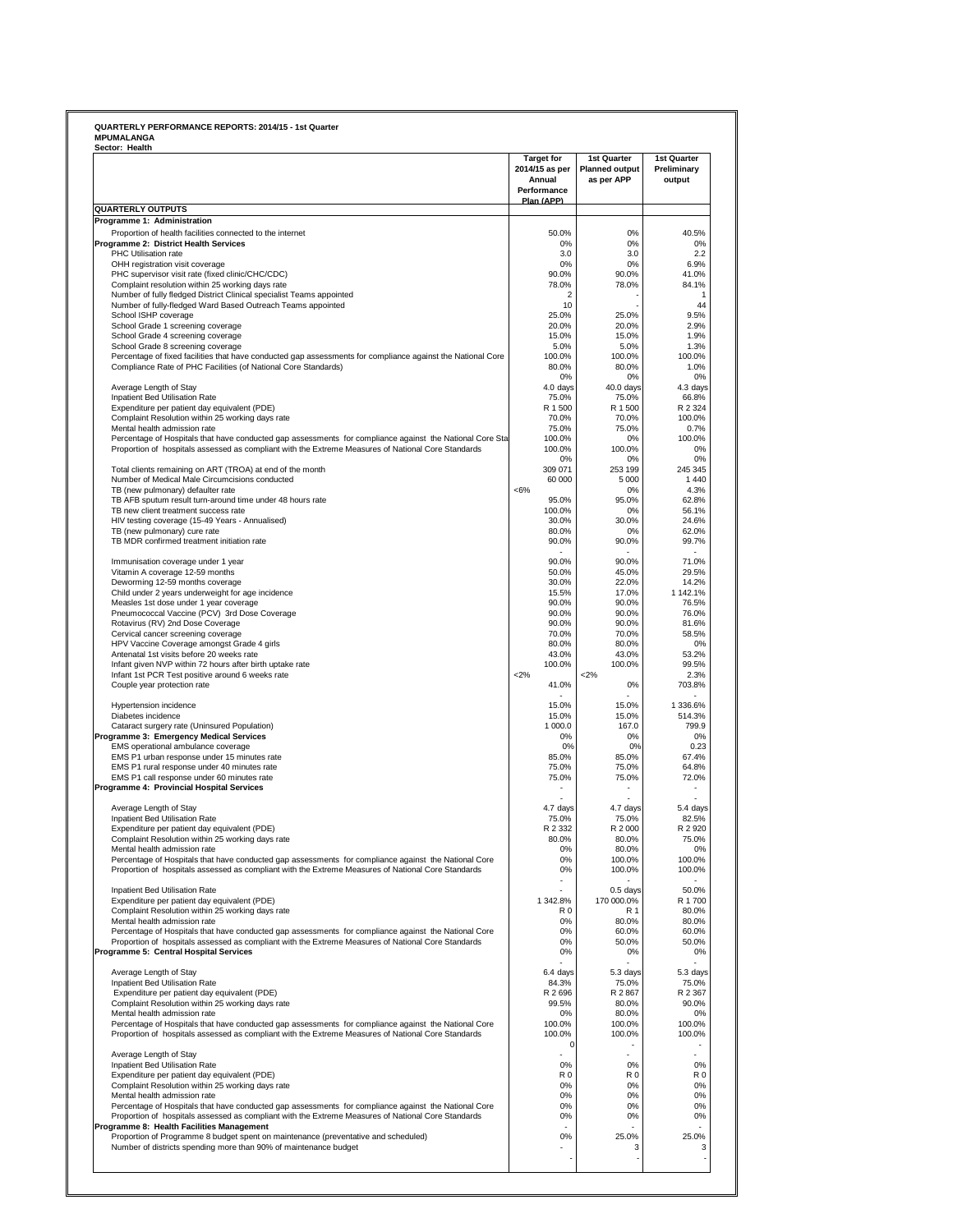| Programme / Subprogramme / Performance Measures                                                                                                                                     | <b>Target for</b><br>2014/15 as per<br>Annual<br>Performance<br>Plan (APP) | 1st Quarter<br><b>Planned output</b><br>as per APP | 1st Quarter<br>Preliminary<br>output |
|-------------------------------------------------------------------------------------------------------------------------------------------------------------------------------------|----------------------------------------------------------------------------|----------------------------------------------------|--------------------------------------|
| <b>QUARTERLY OUTPUTS</b>                                                                                                                                                            |                                                                            |                                                    |                                      |
| Programme 2: Social Welfare Services                                                                                                                                                |                                                                            |                                                    |                                      |
| Number of older persons accessing funded residential facilities                                                                                                                     | 1 1 1 0                                                                    | 1 1 1 0                                            | 1545                                 |
| Number of older persons accessing community based care and support services                                                                                                         | 4583                                                                       | 4583                                               | 2 1 8 3                              |
|                                                                                                                                                                                     |                                                                            |                                                    |                                      |
| Number of persons with disabilities in funded residential facilities                                                                                                                | 550<br>1807                                                                | 550<br>1807                                        | 621<br>1705                          |
| Number of persons with disabilities accessing services in funded protective workshops.                                                                                              |                                                                            |                                                    |                                      |
| Number of beneficiaries receiving Psychosocial Support Services                                                                                                                     | 4 5 6 0                                                                    | 1 1 4 0                                            | 2373                                 |
| Number of organizations trained on Social and Behaviour Change Programmes                                                                                                           | $\overline{2}$                                                             | 1                                                  |                                      |
| Number of people reached through Social and Behaviour Change Programmes<br>Number of community conversations on HIV/Aids response conducted                                         | 390<br>19                                                                  | 6                                                  | 3                                    |
|                                                                                                                                                                                     |                                                                            |                                                    |                                      |
| Number of beneficiaries who benefited from Social Relief of Distress programmes                                                                                                     | 6600                                                                       | 1425                                               | 7                                    |
| Programme 3: Children and Families                                                                                                                                                  | $\overline{\phantom{a}}$<br>ä,                                             | ×.                                                 | ٠                                    |
| Number of families participating in Family Preservation programmes                                                                                                                  | 7 2 2 6                                                                    | 1900                                               | 2 2 5 9                              |
| Number of family members reunited with their families                                                                                                                               | 156                                                                        | 35                                                 | 33                                   |
| Number of families participating in the Parenting Programme                                                                                                                         | 1 3 3 9                                                                    | 246                                                | 286                                  |
| Number of orphans and vulnerable children receiving Psychosocial Support Services                                                                                                   | ٠<br>2 2 0 0                                                               | $\sim$<br>555                                      | 5543                                 |
| Number of children placed in foster care                                                                                                                                            | 3713                                                                       | 947                                                | 636                                  |
|                                                                                                                                                                                     |                                                                            |                                                    |                                      |
| Number of children between 0-5 years accessing registered Early Childhood Development programmes                                                                                    | 65 000                                                                     | 37808                                              | 8660                                 |
| Number of children accessing registered partial care sites (excluding ECD)                                                                                                          | 1700                                                                       | 1 3 2 3                                            | 3 2 9 7                              |
| Number of children in need of care and protection placed in funded Child and Youth Care Centres                                                                                     | 1 1 2 8                                                                    | 1 1 2 8                                            | 892                                  |
|                                                                                                                                                                                     |                                                                            |                                                    |                                      |
| Number of children accessing Drop-in Centres<br>Number of children accessing services through the Isibindi model                                                                    | 8 4 4 4<br>4 4 9 7                                                         | 8444<br>4497                                       | 10 986<br>3 2 9 7                    |
| Programme 4: Restorative Services                                                                                                                                                   | ×.                                                                         | ×.                                                 | ٠                                    |
|                                                                                                                                                                                     |                                                                            |                                                    |                                      |
| Number of children in conflict with the law assessed                                                                                                                                | 1 0 8 8                                                                    | 228                                                | 171                                  |
| Number of children in conflict with the law awaiting trial in secure care centres<br>Number of children in conflict with the law referred to diversion programmes                   | 150<br>400                                                                 | 38<br>100                                          | 26<br>34                             |
| Number of children in conflict with the law who completed diversion programmes                                                                                                      | 400                                                                        | 100                                                | 55                                   |
|                                                                                                                                                                                     |                                                                            |                                                    |                                      |
| Number of victims of crime and violence in funded VEP service sites<br>Number of victims of crime and violence receiving psycho social support                                      | 781<br>145                                                                 | 195<br>36                                          | 594<br>11                            |
|                                                                                                                                                                                     |                                                                            |                                                    |                                      |
| Number of children 18 years and below reached through drug prevention programmes                                                                                                    | 23 640                                                                     | 6 109                                              | 4 2 6 0                              |
| Number of youth between 19 and 35 years reached through drug prevention programmes<br>Number of service users who accessed inpatient treatment services at funded treatment centres | 10 040<br>278                                                              | 2684<br>72                                         | 1959                                 |
| Number of service users who accessed outpatient based treatment services                                                                                                            | 434                                                                        | 106                                                |                                      |
| Programme 5: Development and Research                                                                                                                                               | $\overline{a}$                                                             | $\sim$                                             |                                      |
|                                                                                                                                                                                     |                                                                            | ×.                                                 |                                      |
| Number of people reached through community mobilization programmes                                                                                                                  | 720                                                                        | ٠                                                  |                                      |
| Number of NPOs capacitated according to the capacity building framework                                                                                                             | 1717                                                                       | 353                                                |                                      |
|                                                                                                                                                                                     |                                                                            |                                                    |                                      |
| Number of poverty reduction projects supported through capacity building and/ or funding initiatives<br>Number of people participating in income generating programmes              | ٠                                                                          |                                                    |                                      |
| Number of households accessing food through DSD food security programmes                                                                                                            |                                                                            | ٠                                                  |                                      |
| Number of people accessing food through DSD feeding programmes (centre based)                                                                                                       | 24 400                                                                     | ٠                                                  |                                      |
|                                                                                                                                                                                     |                                                                            |                                                    |                                      |
| Number of households profiled<br>Number of communities profiled                                                                                                                     | 161                                                                        | 161                                                |                                      |
| Number of community based plans developed                                                                                                                                           | 79                                                                         |                                                    |                                      |
|                                                                                                                                                                                     |                                                                            |                                                    |                                      |
| Number of youth development structures supported through capacity building and/or funding initiatives<br>Number of youth participating in National Youth Service Programme          | 68                                                                         | 68<br>÷.                                           | 62                                   |
| Number of youth participating in skills development programmes                                                                                                                      |                                                                            |                                                    |                                      |
| Number of youth participating in entrepreneurship programmes                                                                                                                        | 2492                                                                       | 1800                                               | 450                                  |
|                                                                                                                                                                                     |                                                                            |                                                    |                                      |
| Number of women participating in socio-economic empowerment programmes                                                                                                              |                                                                            |                                                    |                                      |
| Number of dissemination workshops for populations and development conducted                                                                                                         | 3                                                                          | 3                                                  | $\overline{2}$                       |
| Number of stakeholders who participated in dissemination workshops for population and development                                                                                   | 14                                                                         | 20                                                 | 10                                   |
| Number of stakeholders who participated in capacity building training<br>Number of Research Projects completed                                                                      | 311<br>6                                                                   | 240<br>4                                           | 60                                   |
| Number of demographic profiles completed                                                                                                                                            | 1                                                                          | 1                                                  | $\mathbf{1}$                         |
|                                                                                                                                                                                     |                                                                            |                                                    |                                      |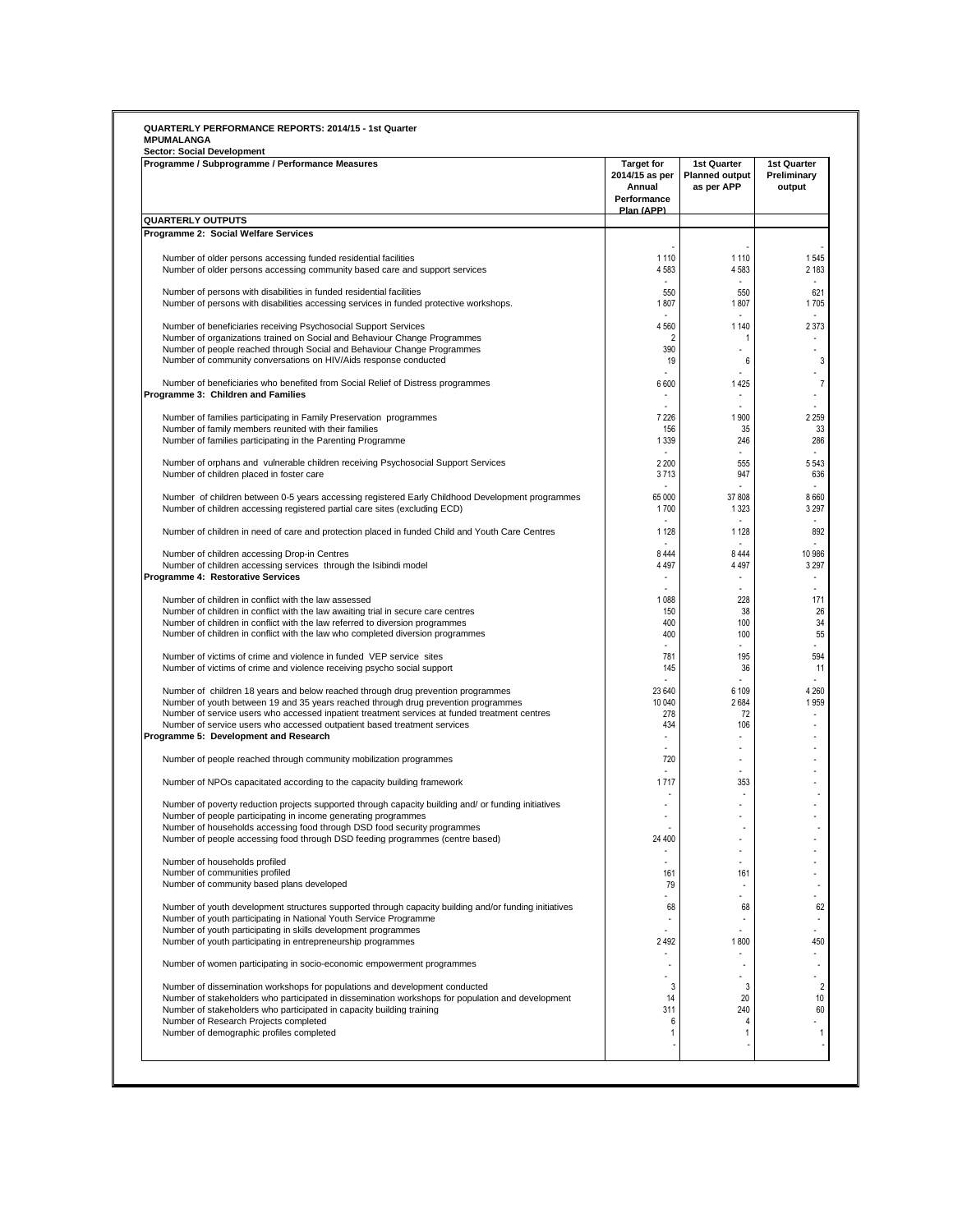**Sector: Cooperative Governance**

| Programme / Subprogramme / Performance Measures<br><b>QUARTERLY OUTPUTS</b>                                                                                                                                                                                                                                  | <b>Target for</b><br>2014/15 as per<br>Annual<br>Performance<br>Plan (APP) | <b>1st Quarter</b><br><b>Planned output</b><br>as per APP | <b>1st Quarter</b><br><b>Preliminary</b><br>output |
|--------------------------------------------------------------------------------------------------------------------------------------------------------------------------------------------------------------------------------------------------------------------------------------------------------------|----------------------------------------------------------------------------|-----------------------------------------------------------|----------------------------------------------------|
| Programme 2: Local Governance                                                                                                                                                                                                                                                                                |                                                                            |                                                           |                                                    |
| Number of municipalities supported with fraud and anti-corruption strategy<br>Number of reports on the filling of Municipal Managers and section 56 managers' posts compiled<br>Number of municipalities with functional performance management system (PMS)<br><b>Programme 3: Development and Planning</b> | 21<br>21                                                                   |                                                           |                                                    |
| Number of municipalities supported o implement Spatial Development Framework in terms of guidelines                                                                                                                                                                                                          | 21                                                                         |                                                           |                                                    |
| Number of work opportunities created through the CWP<br>Number of reports produced on households with access to basic services (i.e. Water, Sanitation, Electricity,                                                                                                                                         | 20 846                                                                     |                                                           |                                                    |
| Number of meetings of Intergovernmental Disaster management Forum                                                                                                                                                                                                                                            |                                                                            |                                                           |                                                    |
|                                                                                                                                                                                                                                                                                                              |                                                                            |                                                           |                                                    |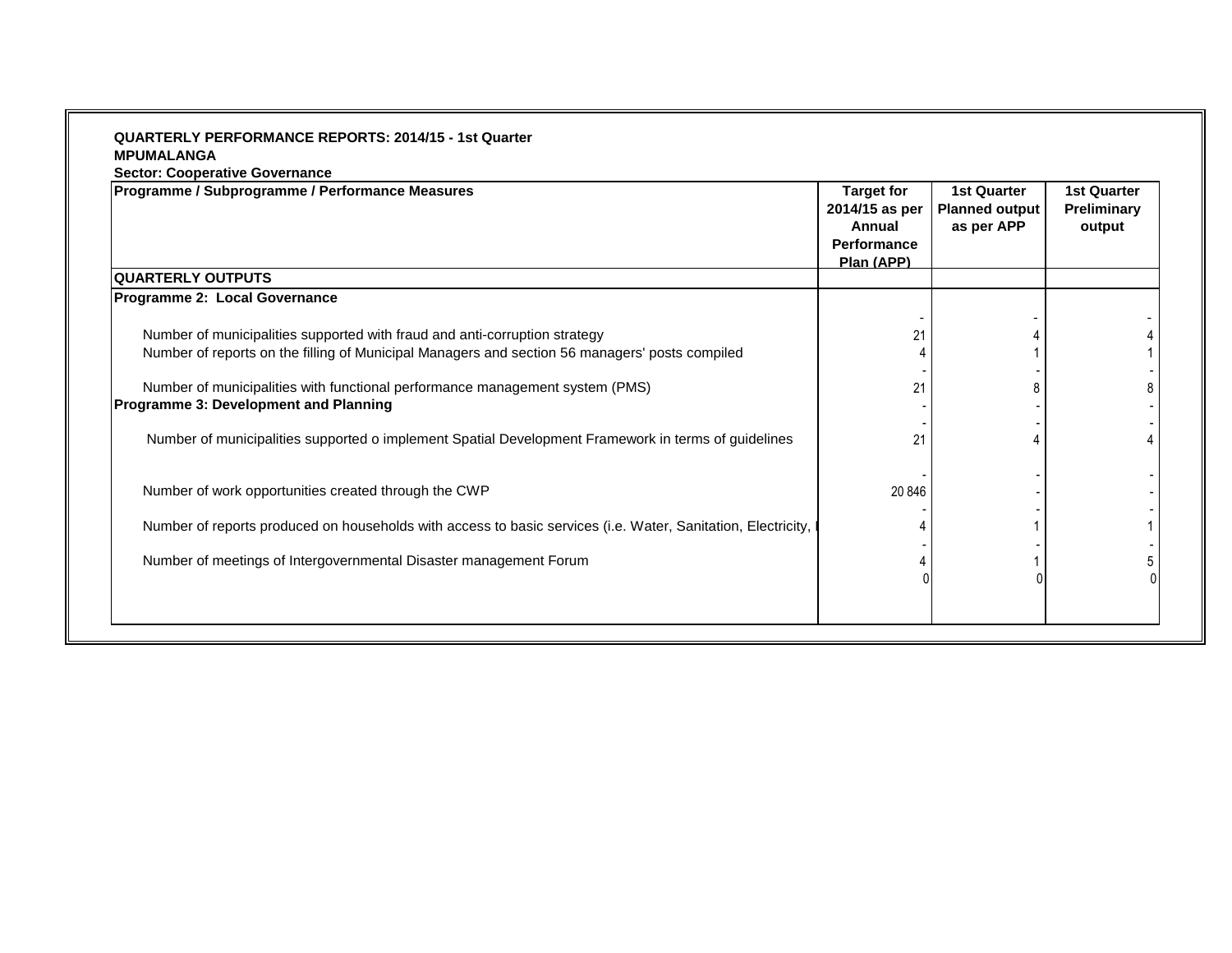**Sector: Environmental Affairs**

| Programme / Subprogramme / Performance Measures                                                      | <b>Target for</b> | <b>1st Quarter</b>    | <b>1st Quarter</b> |  |  |        |
|------------------------------------------------------------------------------------------------------|-------------------|-----------------------|--------------------|--|--|--------|
|                                                                                                      | 2014/15 as per    | <b>Planned output</b> | Preliminary        |  |  |        |
|                                                                                                      | Annual            | as per APP            |                    |  |  | output |
|                                                                                                      | Performance       |                       |                    |  |  |        |
|                                                                                                      | Plan (APP)        |                       |                    |  |  |        |
| <b>QUARTERLY OUTPUTS</b>                                                                             |                   |                       |                    |  |  |        |
| Programme 3: Compliance and Enforcement                                                              |                   |                       |                    |  |  |        |
|                                                                                                      |                   |                       |                    |  |  |        |
| Number of criminal enforcement actions finalized for non-compliance with environmental legislation   |                   |                       |                    |  |  |        |
| Number of administrative enforcement actions taken for non-compliance with environmental legislation | 40                | 10                    |                    |  |  |        |
| Number of compliance inspections conducted (O10)                                                     | 100               | 25                    | 30                 |  |  |        |
|                                                                                                      |                   |                       |                    |  |  |        |
| Number of S24G applications finalized                                                                | 15                |                       |                    |  |  |        |
| Programme 4: Environmental Quality Management                                                        |                   |                       |                    |  |  |        |
|                                                                                                      |                   |                       |                    |  |  |        |
| Number of EIA applications finalised within legislated timeframes                                    | 150               | 40                    | 70                 |  |  |        |
|                                                                                                      |                   |                       |                    |  |  |        |
| Number of air emission licenses applications finalised within legislated time-frames                 |                   |                       |                    |  |  |        |
| Number of Waste Licenses applications finalised within legislated time-frames                        |                   |                       |                    |  |  |        |
| Programme 6: Environmental Empowerment Services                                                      |                   |                       |                    |  |  |        |
|                                                                                                      |                   |                       |                    |  |  |        |
| Number of job opportunities created through environmental programmes                                 | 35                |                       |                    |  |  |        |
| Number of environmental capacity building activities                                                 | 36                |                       |                    |  |  |        |
|                                                                                                      |                   |                       |                    |  |  |        |
| Number of Environmental Awareness Activities conducted                                               | 63                | 25                    | 35                 |  |  |        |
|                                                                                                      |                   |                       |                    |  |  |        |
|                                                                                                      |                   |                       |                    |  |  |        |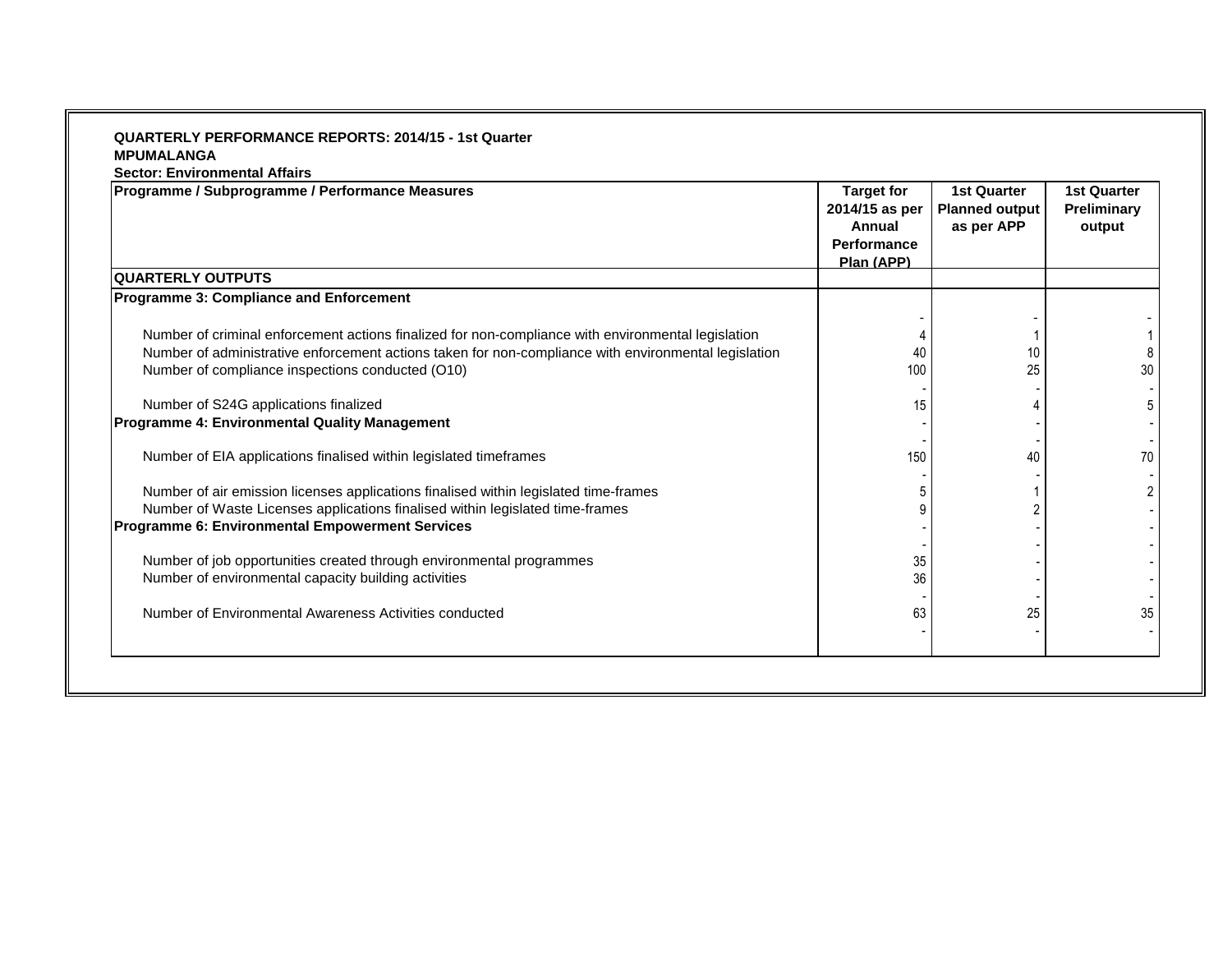**Sector: Human Settlements**

| Programme / Subprogramme / Performance Measures                                                            | <b>Target for</b> | <b>1st Quarter</b>    | <b>1st Quarter</b> |
|------------------------------------------------------------------------------------------------------------|-------------------|-----------------------|--------------------|
|                                                                                                            | 2014/15 as per    | <b>Planned output</b> | Preliminary        |
|                                                                                                            | Annual            | as per APP            | output             |
|                                                                                                            | Performance       |                       |                    |
| <b>IQUARTERLY OUTPUTS</b>                                                                                  | Plan (APP)        |                       |                    |
| Programme 3: Housing Development                                                                           |                   |                       |                    |
| Number of new housing units completed in the province across all housing programmes being utilised by      | 7755              | 1 1 1 4               | 2059               |
| Number of new sites connected to basic water and sanitation services as part of the Integrated Residential | 2 9 5 0           |                       |                    |
| Number of households connected to basic services as part of the Informal Settlements Upgrading             | 250               |                       |                    |
|                                                                                                            |                   |                       |                    |
|                                                                                                            |                   |                       |                    |
| Programme 2: Housing Needs Research and Planning                                                           |                   |                       |                    |
|                                                                                                            |                   |                       |                    |
| Number of Acts passed and/or policy guidelines approved                                                    |                   |                       |                    |
| A Multi Year Housing Development plan/APP developed by October                                             |                   |                       |                    |
| Number of planned human settlement (housing) developments based on IDPs and National and Provincial        |                   |                       |                    |
| Number of municipalities capacitated and supported with regard to human settlement (housing)               | 18                |                       |                    |
|                                                                                                            |                   |                       |                    |
| Number of projects approved                                                                                |                   |                       |                    |
| Number of research papers completed                                                                        |                   |                       |                    |
| Programme 4: Housing Asset Management Property Management                                                  |                   |                       |                    |
| Number of rental units sold to beneficiaries                                                               |                   |                       |                    |
| Number of rental units transferred                                                                         |                   |                       |                    |
|                                                                                                            |                   |                       |                    |
| Number of rental units devolved to municipalities in terms of section 15 of the Housing Act, 1997          |                   |                       |                    |
|                                                                                                            |                   |                       |                    |
| Number of debtors reduced per financial year                                                               |                   |                       |                    |
|                                                                                                            |                   |                       |                    |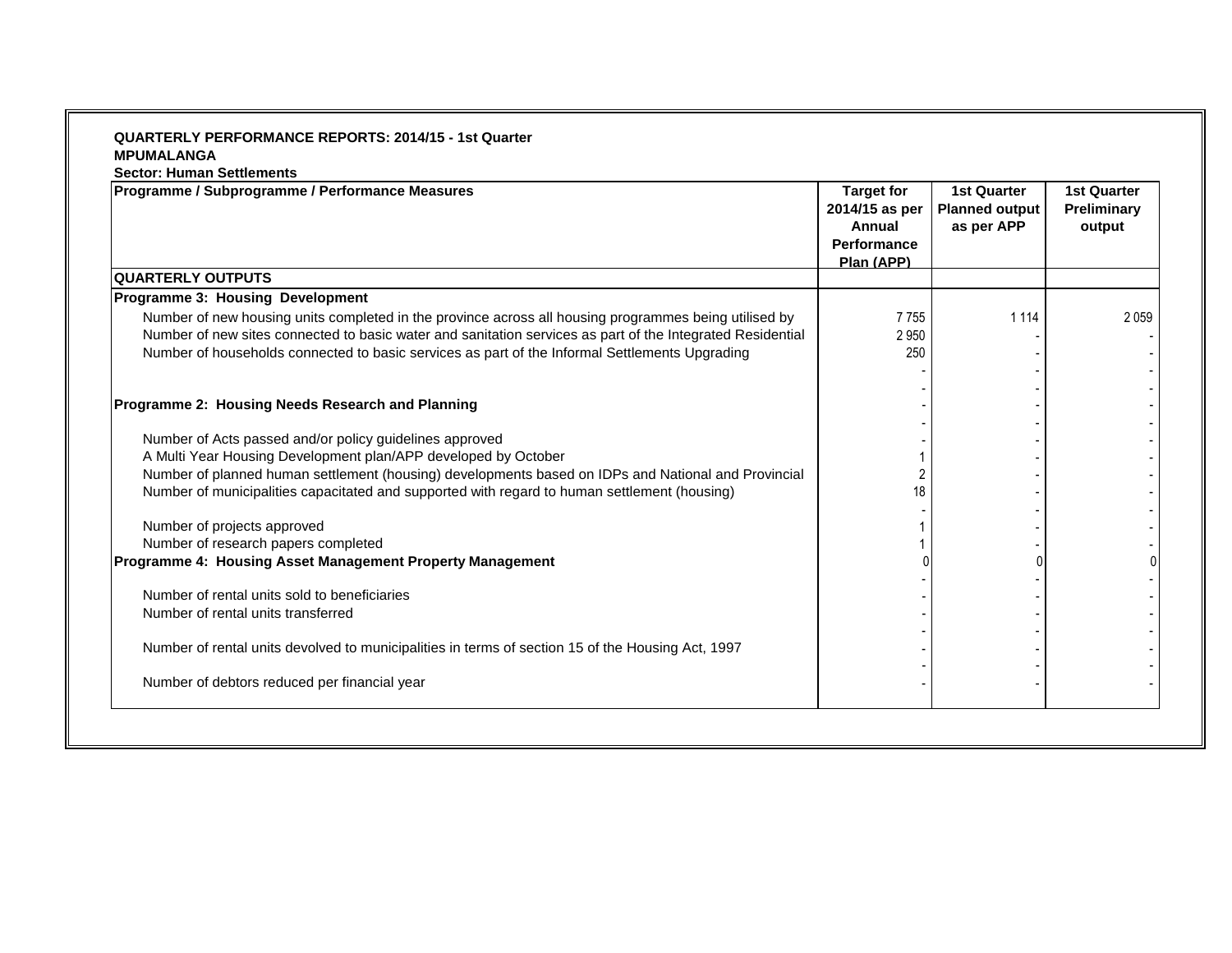| Programme / Subprogramme / Performance Measures                                                                                                                                                                                                                                                                                                        | <b>Target for</b><br>2014/15 as per<br>Annual<br>Performance<br>Plan (APP) | 1st Quarter<br><b>Planned output</b><br>as per APP | <b>1st Quarter</b><br>Preliminary<br>output     |
|--------------------------------------------------------------------------------------------------------------------------------------------------------------------------------------------------------------------------------------------------------------------------------------------------------------------------------------------------------|----------------------------------------------------------------------------|----------------------------------------------------|-------------------------------------------------|
| <b>QUARTERLY OUTPUTS</b>                                                                                                                                                                                                                                                                                                                               |                                                                            |                                                    |                                                 |
| Programme 2: Sustainable Resource Management                                                                                                                                                                                                                                                                                                           |                                                                            |                                                    |                                                 |
| Number of agricultural engineering advisory reports prepared<br>Number of designs with specifications for agricultural engineering solutions provided<br>Number of final certificates issued for infrastructure constructed<br>Number of clients provided with engineering advice during official visits                                               | 50<br>50<br>68<br>200                                                      | 19<br>10<br>4<br>50                                | 20<br>10<br>4<br>50                             |
| Number of awareness campaigns conducted on LandCare<br>Number of capacity building exercises conducted within approved LandCare projects<br>Number of farm land hectares improved through conservation measures<br>Number of beneficiaries adopting sustainable production technologies and practices<br>Number of green jobs created through LandCare | 38<br>29<br>3605<br>76<br>1 0 3 0                                          | $\overline{2}$<br>$\overline{2}$<br>76             | $\overline{2}$<br>$\overline{2}$<br>76          |
| Number of recommendations made on subdivision/rezoning/change of agricultural land use<br>Number of farm plans completed                                                                                                                                                                                                                               | 45<br>48                                                                   | 10<br>12                                           | 10<br>15                                        |
| Number of early warning advisory reports issued<br>Programme 3: Farmer Support and Development                                                                                                                                                                                                                                                         | 12                                                                         | 3                                                  | 3                                               |
| Number of farm assessments completed<br>Number of smallholder farmers supported                                                                                                                                                                                                                                                                        | 144<br>14 000                                                              | 32<br>3770                                         | 14<br>3770                                      |
| Number of agricultural demonstrations facilitated<br>Number of farmers' days held<br>Number of commodity groups supported                                                                                                                                                                                                                              | 373<br>57<br>118                                                           | 77<br>9<br>24                                      | 77<br>9<br>24                                   |
| Number of food security reports compiled<br>Number of verified food insecure households supported<br>Programme 4: Veterinary Services                                                                                                                                                                                                                  | 1<br>6740                                                                  |                                                    |                                                 |
| Number of animal vaccinations against controlled animal diseases<br>Number of primary animal health care (PAHC) interactions held<br>Number of official veterinary movement documents issued<br>Number of animals sampled/tested for diseases surveillance purposes<br>Number of animal inspections for regulatory purposes                            | 619 363<br>42 000<br>5847<br>300 000<br>4 828 367                          | 154 841<br>10 684<br>1579<br>79 140<br>1 207 091   | 88789<br>7690<br>1 3 9 5<br>37 758<br>1 258 585 |
| Number of veterinary export certificates issued<br>Number of export establishments registered                                                                                                                                                                                                                                                          | 1 3 9 6<br>29                                                              | 346<br>3                                           | 286<br>-1                                       |
| Number of abattoir inspections conducted                                                                                                                                                                                                                                                                                                               | 600                                                                        | 155                                                | 120                                             |
| Number of specimens tested<br>Number of tests performed<br>Programme 5: Research and Technology Development Services                                                                                                                                                                                                                                   | 145 000<br>165 000                                                         | 31890<br>36 290                                    | 23 794<br>27 037                                |
| Number of presentations made at scientific events                                                                                                                                                                                                                                                                                                      | 6                                                                          | $\overline{2}$                                     | $\overline{2}$                                  |
| Number of presentations made at technology transfer events<br>Number of articles in popular media<br>Number of information packs developed<br>Programme 6: Agricultural Economics Services                                                                                                                                                             | 35<br>8<br>$\overline{2}$                                                  | $\overline{4}$                                     |                                                 |
| Number of Agri-Businesses supported with agricultural economic services towards accessing markets<br>Number of clients supported with agricultural economic advice<br>Number of agricultural economic studies conducted                                                                                                                                | 130<br>5 0 0 0<br>7                                                        | 36<br>1470                                         | 15<br>1 2 8 2                                   |
| Number of requests responded to on macroeconomic information<br>Number of macroeconomic reports developed<br>Programme 7: Structured Agricultural Education and Training                                                                                                                                                                               | 30<br>16                                                                   | 4                                                  |                                                 |
| Number of learners completing non-accredited short courses                                                                                                                                                                                                                                                                                             | 8 2 0 0                                                                    | 1640                                               | 1700                                            |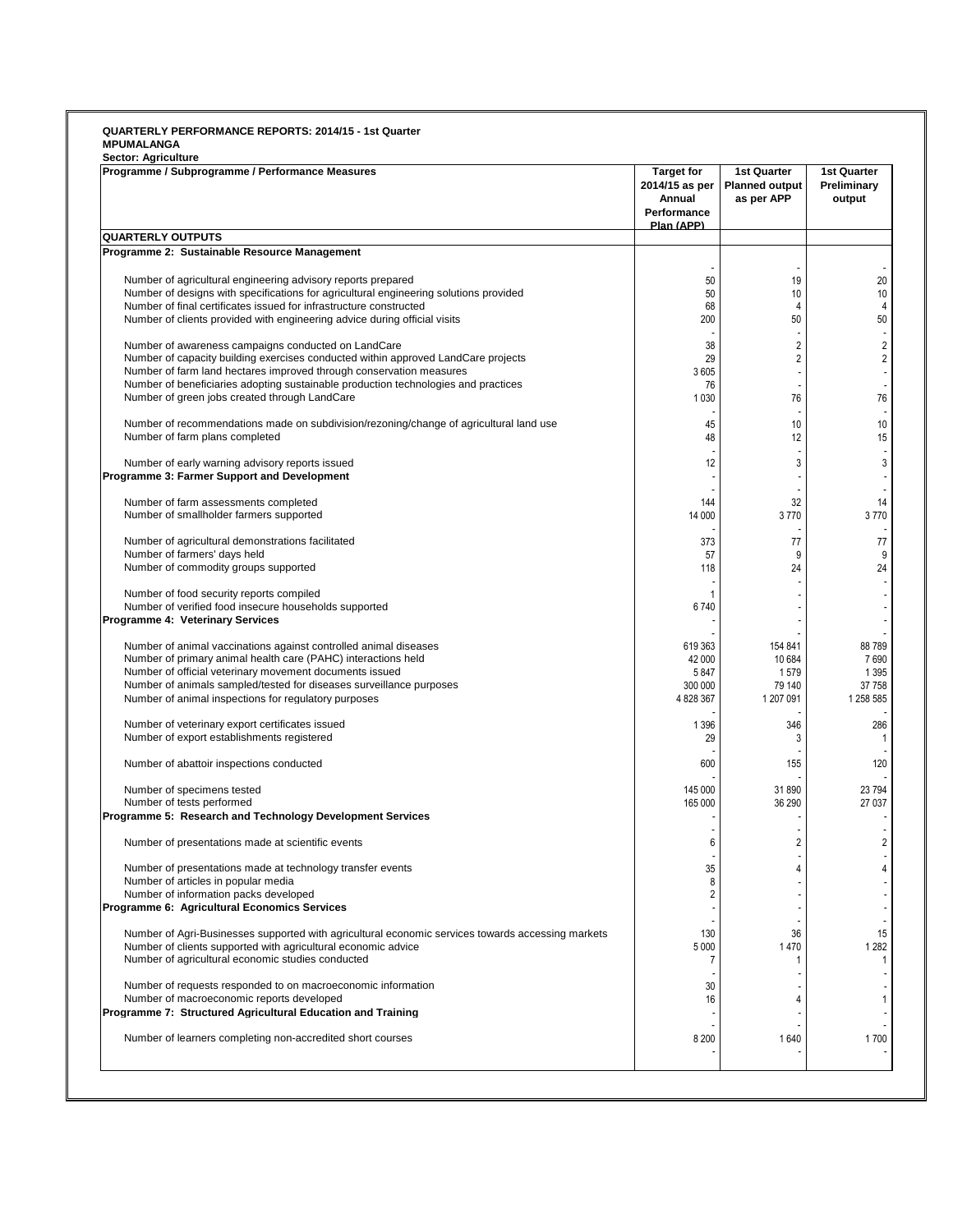**Sector: Public Works**

| Programme / Subprogramme / Performance Measures                                                         | <b>Target for</b> | <b>1st Quarter</b>    | <b>1st Quarter</b> |
|---------------------------------------------------------------------------------------------------------|-------------------|-----------------------|--------------------|
|                                                                                                         | 2014/15 as per    | <b>Planned output</b> | Preliminary        |
|                                                                                                         | Annual            | as per APP            | output             |
|                                                                                                         | Performance       |                       |                    |
|                                                                                                         | Plan (APP)        |                       |                    |
| <b>QUARTERLY OUTPUTS</b>                                                                                |                   |                       |                    |
| Programme 2: Public Works Infrastructure                                                                |                   |                       |                    |
|                                                                                                         |                   |                       |                    |
| Number of detailed designs out on tender                                                                | 40                |                       |                    |
|                                                                                                         |                   |                       |                    |
| Number of projects completed within the agreed time period                                              | 130               | 56                    | 31                 |
| Number of projects completed within agreed budget                                                       | 130               | 56                    | 45                 |
|                                                                                                         |                   |                       |                    |
| Number of unplanned maintenance projects completed                                                      |                   |                       |                    |
| Number of planned maintenance projects completed within budget                                          |                   |                       |                    |
| Number of planned maintenance projects completed within the agreed contract period                      |                   |                       |                    |
| Number of planned maintenance projects awarded                                                          |                   |                       |                    |
|                                                                                                         |                   |                       |                    |
| Number of immovable assets recorded in the IAR in accordance with the mandatory requirements of Nationa | 2 500             | 700                   | 450                |
|                                                                                                         |                   |                       |                    |
| Number of properties receiving facilities management services                                           |                   |                       |                    |
| Programme 3: Expanded Public Works Programme                                                            |                   |                       |                    |
|                                                                                                         |                   |                       |                    |
| Number of EPWP work opportunities created by the Provincial Department of Public Works/Roads            | 13 0 39           | 3 2 6 0               |                    |
| Number of full time equivalents (FTEs) created by the Provincial Department of Public Works/Roads       | 4 2 5 2           | 1 0 6 3               |                    |
|                                                                                                         |                   |                       |                    |
| Number of Beneficiary Empowerment Interventions                                                         |                   |                       |                    |
|                                                                                                         |                   |                       |                    |
| Number of public bodies reporting on EPWP targets within the Province                                   | 31                | 31                    |                    |
| Number of interventions implemented to support public bodies in the creation of targeted number of work |                   |                       |                    |
|                                                                                                         |                   |                       |                    |
|                                                                                                         |                   |                       |                    |
|                                                                                                         |                   |                       |                    |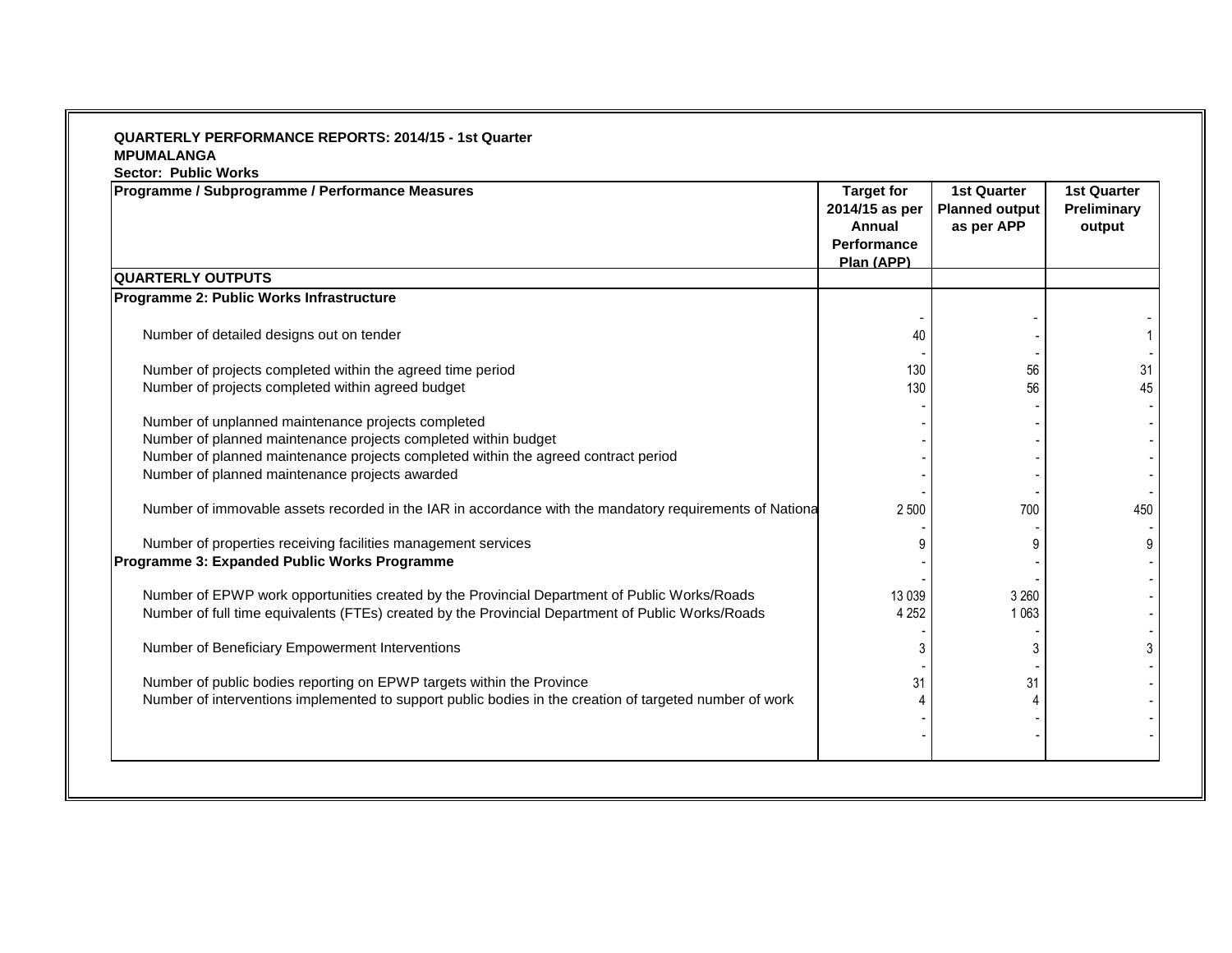**Sector: Roads and Transport**

| Programme / Subprogramme / Performance Measures                          | <b>Target for</b><br>2014/15 as per<br>Annual<br>Performance<br>Plan (APP) | <b>1st Quarter</b><br><b>Planned output</b><br>as per APP | <b>1st Quarter</b><br>Preliminary<br>output |
|--------------------------------------------------------------------------|----------------------------------------------------------------------------|-----------------------------------------------------------|---------------------------------------------|
| <b>QUARTERLY OUTPUTS</b>                                                 |                                                                            |                                                           |                                             |
| Programme 2: Transport Infrastructure                                    |                                                                            |                                                           |                                             |
| Number of kilometres of gravel roads upgraded to surfaced roads          | 20                                                                         |                                                           |                                             |
| Number of lane-km of surfaced roads rehabilitated                        | 154                                                                        | 35                                                        | 6                                           |
| Number of square meters of surfaced roads resealed                       | 533 019                                                                    |                                                           |                                             |
| Number of kilometres of gravel roads re-gravelled                        | 113                                                                        |                                                           |                                             |
| Number of square meters of blacktop patching (including pothole repairs) | 89 473                                                                     | 15 000                                                    | 28 187                                      |
| <b>Programme 3: Transport Operations</b>                                 |                                                                            |                                                           |                                             |
|                                                                          |                                                                            |                                                           |                                             |
| Number of vehicles subsidised                                            | 567                                                                        | 567                                                       | 567                                         |
| Number of routes subsidised                                              | 154                                                                        | 154                                                       | 154                                         |
| Number of vehicle kilometres subsidised                                  | 27 075 476<br>47 752                                                       | 6768869                                                   | 4 4 8 5 5 1 2                               |
| Kilometres operated per vehicle                                          | 104 748                                                                    | 11 938<br>26 187                                          | 7910                                        |
| Passengers per vehicle                                                   | 71                                                                         |                                                           | 18 254<br>77                                |
| Passengers per trip operated<br>Staff per vehicle                        | $\overline{2}$                                                             | 71<br>$\overline{2}$                                      | $\overline{2}$                              |
| Number of subsidised passengers                                          | 52 761 489                                                                 | 13 190 373                                                | 9 2 9 4 6 2 5                               |
| Number of unsubsidised passengers                                        | 6 631 833                                                                  | 1 657 958                                                 | 1 055 885                                   |
| Number of trips subsidised                                               | 833 040                                                                    | 208 260                                                   | 136 375                                     |
|                                                                          |                                                                            |                                                           |                                             |
| Number of road safety awareness interventions conducted                  |                                                                            |                                                           |                                             |
| Programme 4: Transport Regulation                                        |                                                                            |                                                           |                                             |
|                                                                          |                                                                            |                                                           |                                             |
| Number of compliance inspections conducted                               |                                                                            |                                                           |                                             |
| Number of speed operations conducted                                     |                                                                            |                                                           |                                             |
| Number of K78 roadblocks held                                            |                                                                            |                                                           |                                             |
| Number of hours weighbridges operated                                    |                                                                            |                                                           |                                             |
| Number of road side vehicles check point operations                      |                                                                            |                                                           |                                             |
| Programme 5: Community-based Programme                                   |                                                                            |                                                           |                                             |
|                                                                          |                                                                            |                                                           |                                             |
| Number of jobs created                                                   | 51 135                                                                     | 5 6 2 5                                                   |                                             |
| Number of full time equivalents (FTEs)                                   | 20 214                                                                     | 2 2 2 4                                                   |                                             |
| Number of youths employed (18 - 35)                                      | 28 1 24                                                                    | 3 0 9 4                                                   |                                             |
| Number of women employed                                                 | 28 1 24                                                                    | 3 0 9 4                                                   |                                             |
| Number of people living with disabilities                                | 1 0 2 3                                                                    | 92                                                        |                                             |
|                                                                          |                                                                            |                                                           |                                             |
|                                                                          |                                                                            |                                                           |                                             |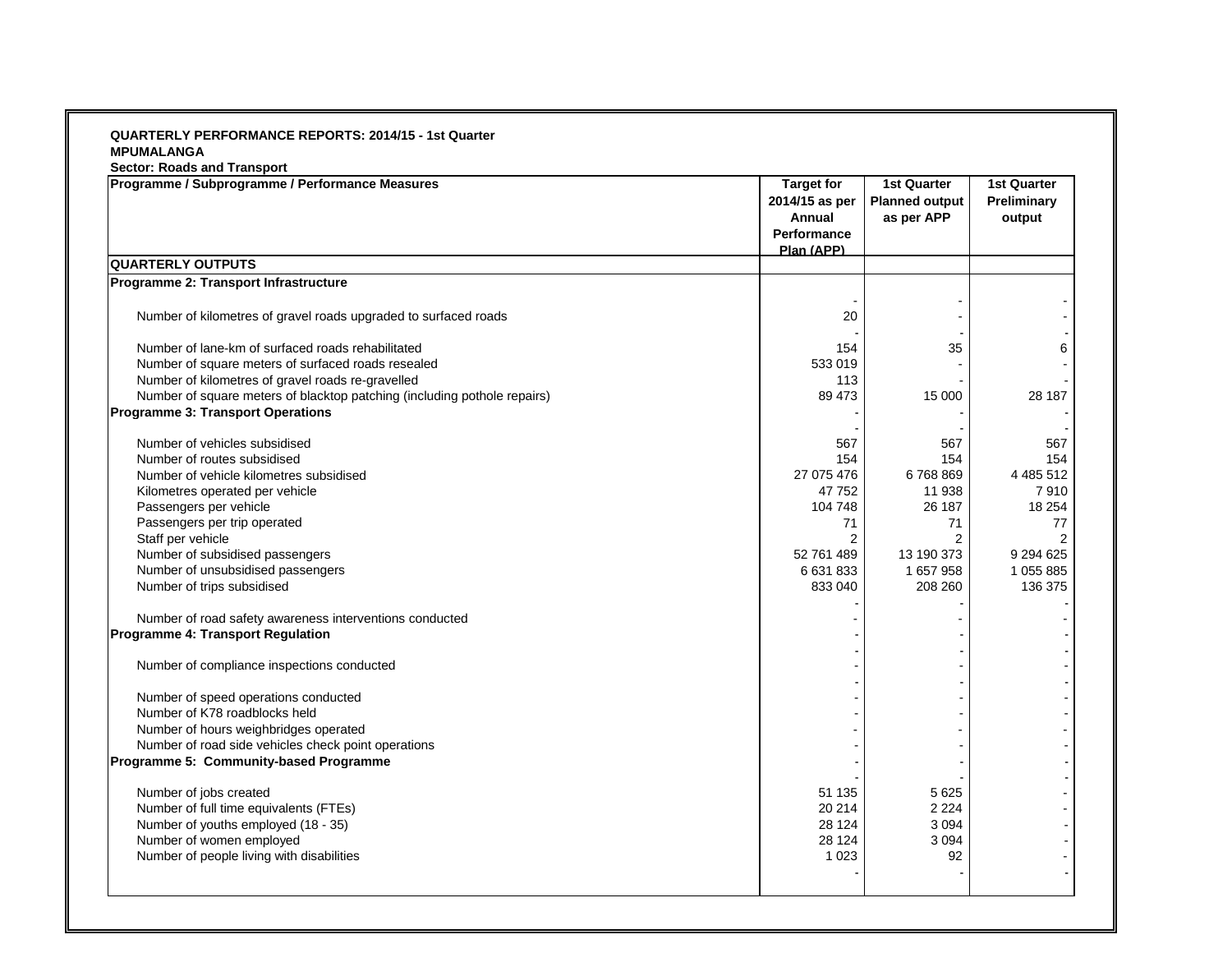**Sector: Sport, Arts and Culture**

| Programme / Subprogramme / Performance Measures                                                                                                                    | <b>Target for</b><br>2014/15 as per<br>Annual<br>Performance<br>Plan (APP) | <b>1st Quarter</b><br><b>Planned output</b><br>as per APP | <b>1st Quarter</b><br>Preliminary<br>output |
|--------------------------------------------------------------------------------------------------------------------------------------------------------------------|----------------------------------------------------------------------------|-----------------------------------------------------------|---------------------------------------------|
| <b>QUARTERLY OUTPUTS</b>                                                                                                                                           |                                                                            |                                                           |                                             |
| <b>Programme 2: Arts and Culture</b>                                                                                                                               |                                                                            |                                                           |                                             |
| Number of structures supported<br>Number of significant days hosted in the cultural calendar                                                                       | 29<br>8                                                                    | 11<br>4                                                   |                                             |
| Number of people visiting the facilities                                                                                                                           | 38 000                                                                     | 8 0 0 0                                                   | 7853                                        |
| Number of brochures and publications distributed                                                                                                                   | 15 000                                                                     | 4 0 0 0                                                   | 5763                                        |
| Number of language coordinating structures supported                                                                                                               | 4                                                                          |                                                           |                                             |
| Library materials procured                                                                                                                                         | 35 000                                                                     |                                                           |                                             |
| Number of monitoring visits done                                                                                                                                   | 486                                                                        | 121                                                       | 121                                         |
|                                                                                                                                                                    |                                                                            |                                                           |                                             |
| Number of Record Classification systems approved<br>Number of governmental bodies inspected                                                                        | 3<br>38                                                                    | 10                                                        | 10                                          |
| Number of records managers trained                                                                                                                                 | $30\,$                                                                     | 30                                                        |                                             |
| Number of awareness and promotional projects rolled out to communities                                                                                             | 3                                                                          |                                                           |                                             |
| Programme 4: Sport and Recreation                                                                                                                                  |                                                                            |                                                           |                                             |
|                                                                                                                                                                    |                                                                            |                                                           |                                             |
| Number of formal talent identification programme supported<br>Number of talented athletes supported within a structured development programme by sport federations | 16<br>100                                                                  | 3<br>20                                                   | 3<br>27                                     |
| Number of affiliated clubs supported                                                                                                                               | 150                                                                        | 150                                                       |                                             |
| Number of affiliated provincial sport federations supported                                                                                                        | 11                                                                         |                                                           |                                             |
| Number of functional provincial and local Sports Councils supported                                                                                                | 21                                                                         | 3                                                         | 2                                           |
| Number of sport academies supported                                                                                                                                | 3                                                                          |                                                           |                                             |
| Number of elite athletes supported through the provincial academy system                                                                                           | 100                                                                        | 20                                                        | 9                                           |
| Number of jobs created                                                                                                                                             | 59                                                                         | 59                                                        | 59                                          |
| Number of sustainable active recreation events organised and implemented                                                                                           |                                                                            | $\overline{2}$                                            |                                             |
| Number of people actively participating in organised active recreation events                                                                                      | 40 000                                                                     | 10 000                                                    | 12 301                                      |
| Number of learners participating in school sport tournaments at a district level                                                                                   | 8 0 0 0                                                                    |                                                           |                                             |
| Number of educators trained to deliver school sport programmes                                                                                                     | 440                                                                        | 110                                                       | 124                                         |
| Number of volunteers trained to deliver school sport programmes                                                                                                    | 40                                                                         |                                                           |                                             |
|                                                                                                                                                                    |                                                                            |                                                           |                                             |